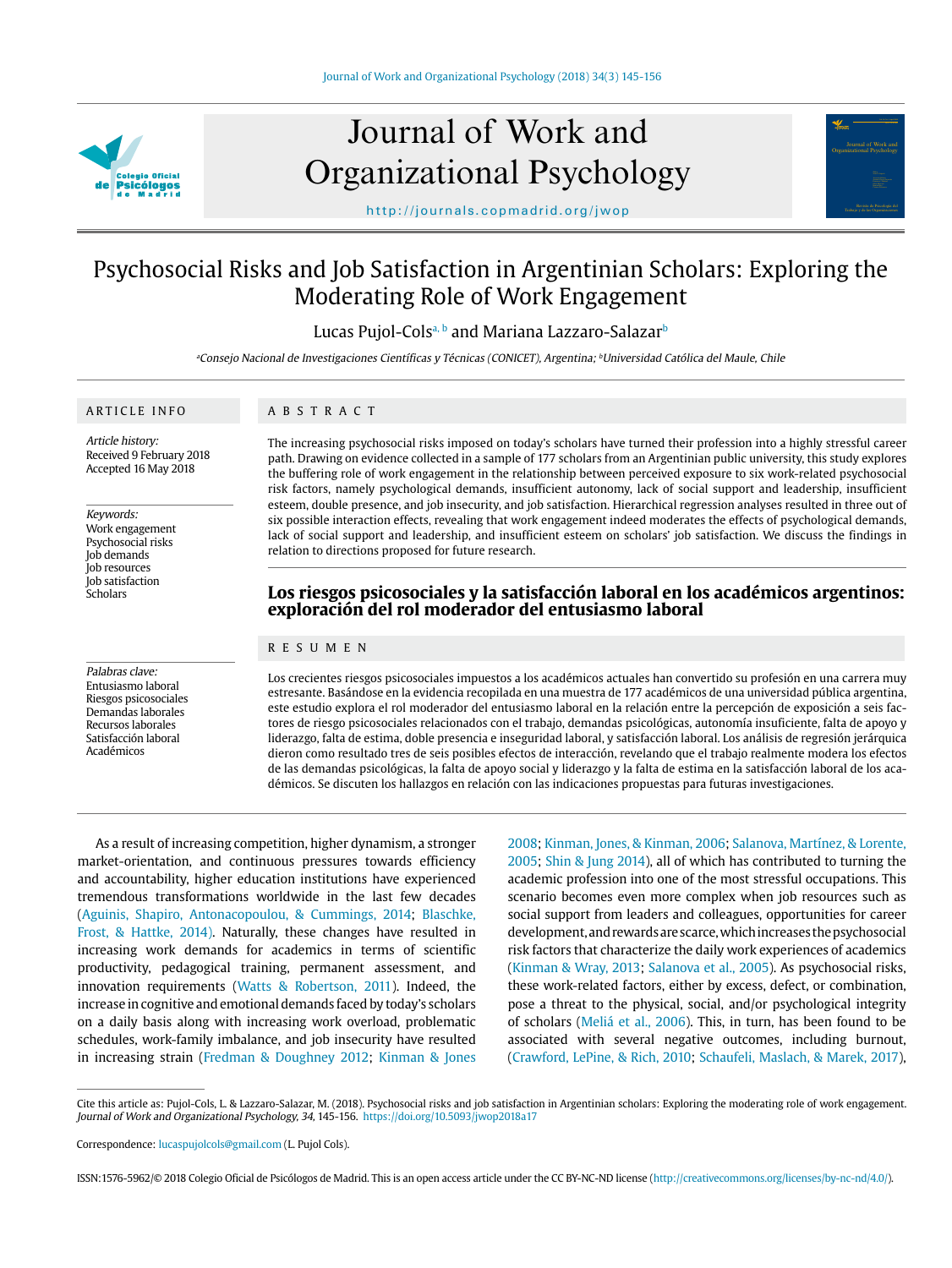poor job performance, and inefficiency (Driskell & Salas, 2013; Schat, Kelloway, & Desmarais, 2005), and job dissatisfaction (Dierdorff & Morgeson, 2013; Rich, Lepine, & Crawford, 2010).

Surprisingly, in spite of the stress of leading a successful academic life, a number of studies show that most scholars are not burned-out, unmotivated, or dissatisfied, but rather tend to experience positive emotional states such as job satisfaction (Bentley, Coates, Dobson, Goedegebuure, & Meek, 2013; Hakanen, Bakker, & Schaufeli, 2006; Kinman & Wray, 2013; Teichler et al. 2013). This raises the question of what factors may be playing a buffering role in this relationship so that scholars can keep a positive attitude towards their job even under the presence of increasing psychosocial risks. Endeavors to address these mechanisms have characterized much of the organizational psychology literature for over two decades, reflecting, in particular, the scholarly and managerial concerns and awareness that drive the financial and moral need to reduce strain in the workplace (Judge, Weiss, Kammeyer-Mueller, & Hulin, 2017). In this regard, it is worth noting that until recently organizations psychology research had traditionally mainly focused on the study of negative psychological states such as anxiety or exhaustion (Bakker & Demerouti, 2014; Bakker, Schaufeli, Leiter, & Taris, 2008), neglecting, to a considerable extent, the study of the psychological and organizational mechanisms that lead to positive states (Kammeyer-Mueller, Judge, & Scott, 2009; Salanova, Martínez, & Llorens, 2014; Seligman & Csikszentmihalyi, 2014). In spite of this, some studies have shed some light on the factors affecting the relationships between work stressors and outcomes related to individuals' well-being. For instance, Van Yperen and Snijders (2000) provide evidence about the moderating role of general self-efficacy in the relationship between job demands and psychological health symptoms. In a similar vein, Makikangas & Kinnunen (2003) show that under demanding work conditions such as high time pressure, high job insecurity, and poor organizational climate employees who are more optimistic tend to report lower levels of mental distress than their less optimistic counterparts. More recently, Pierce and Gardner (2004) report that organization-based self-esteem buffers the effects of demanding working conditions such as role ambiguity on individuals' physical strain and job dissatisfaction.

Another promising construct in the study of stressor-strain relationships is work engagement (Britt & Bliese, 2003; Britt, Castro, & Adler, 2005), that is to say, a positive, fulfilling, work-related state of mind that is characterized by high levels of vigor, dedication, and absorption (Bakker, Albrecht, & Leiter, 2011; Bakker & Demerouti, 2014). However, as argued by Macey and Schneider (2008), the potential consequences and effects of work engagement are still poorly explored in the literature, especially in relation to its buffering power against psychosocial risks (Britt & Bliese, 2003). In regards to the Argentinian context in particular, though some studies have successfully described the nature of work in higher educational settings (e.g., García de Fanelli & Moguillansky, 2014; Groisman & García de Fanelli, 2009), evidence of its effects on scholars' job satisfaction and of the role that work engagement plays in these dynamics is still overwhelmingly limited.

Thus, drawing on the principles of the demand-resource theory (Bakker & Demerouti, 2014) and the ISTAS model (Moncada & Llorens, 2004), this paper explores the buffering role of work engagement in the relationship between perceived exposure to psychosocial risks and affective job satisfaction of a sample of scholars of a public university in Argentina with the purpose of advancing our understanding of the psychosocial risks involved in academics' work life and of their effects on academics' job attitudes. To achieve this, the paper begins by briefly describing the nature of scholars' work in Argentinian public universities and providing an analysis of the prevalence of a set of psychosocial risk factors that are often found to be associated with decreasing levels of job satisfaction. This is followed by the results regarding the moderating role of engagement in the relationship between psychosocial risks and job satisfaction. Finally, the paper discusses the possible mechanisms that may explain the findings, raising questions of practical implications and identifying future lines of research.

# **Theoretical Background and Hypothesis Development**

#### **Psychosocial Risks and Job Satisfaction in Academics**

The current job demands involved in leading a successful academic life have turned this career path into a highly stressful one (Fredman & Doughney, 2012; Hakanen et al., 2006; Kinman & Wray, 2013). On the one hand, academics face considerable cognitive demands (Salanova et al., 2005) as a result of the increasing workload involving high levels of concentration, precision, and attention to detail when delivering lectures, grading, participating in research projects and supervising student theses, among others (Klassen & Chiu, 2010; Liu & Ramsey, 2008). In their efforts to meet these cognitive demands, on the other hand, scholars also face competing emotional demands as they are required to maintain emotional connections with various social actors, including students, academic authorities, representatives of the labor market, and the community, both local and global, lay and academic (Salanova et al., 2005; Yin, Lee, & Zhang, 2013). Indeed, leading an academic life involves undergoing highly emotional processes as scholars must be able to successfully manage and regulate their emotions to achieve teaching effectiveness and top research outcomes, in addition to creating a positive learning environment (Gates, 2000; Winograd, 2005), while they also undertake the task of positioning their institutions internationally as they participate in academic activities around the world. Such cognitive and emotional demands also tend to increase the likelihood of work-family conflicts as academics struggle to cope with these often competing demands and resulting strain imposed by both roles (Greenhaus & Allen, 2011; Ilies et al., 2007).

Ideally, these job demands need to be met with appropriate job resources, that is to say, those physical, psychological, social, and organizational factors that are functional to reaching goals and stimulating both personal and professional growth (Bakker & Demerouti, 2014). Undoubtedly, when job resources are scarce, this situation increases the psychosocial risks imposed on scholars which, if not successfully managed, may lead to strain and job dissatisfaction (Schaufeli & Salanova, 2002; Spector, Chen, & O'Connell, 2000). For instance, since autonomy is a basic universal psychological need that nourishes individuals' intrinsic motivation (Gagne & Deci, 2005), insufficient levels of work control tend to lead to lower levels of job satisfaction as scholars feel less able to face their job demands and experience less self-motivation (Salanova et al., 2005; Skaalvik & Skaalvik, 2014). Similar outcomes are expected when levels of social support from colleagues and leaders, which reflect the extent to which a job offers opportunities for advice and assistance from others (Morgeson & Humphrey, 2006; Morgeson & Humphrey, 2008), are deficient, as they are not only relevant for enhancing effective job performance but also essential for fulfilling social needs (Collins, 2007; Heaney & Israel, 2008). This is also true for those cases in which individuals believe that rewards such as pay, recognition, or career opportunities are unfairly distributed in the organization (Cohen-Charash & Spector, 2001; Gillespie, Walsh, Winefield, Dua & Stough, 2001). These factors, naturally, have been found to play a vital role in scholars' job satisfaction levels and well-being (Kinman & Wray, 2013; Kinman, Wray, & Strange, 2011). Moreover, previous studies have also shown that job insecurity, that is to say, an individual's prolonged worry or concern about the continuity of their current job situation, may result in strain (Mauno, Kinnunen & Ruokolainen, 2007; Mauno, Leskinen, & Kinnunen, 2001) and job dissatisfaction (Reisel, Probst, Chia, Maloles, & König, 2010; Sverke, Hellgren, &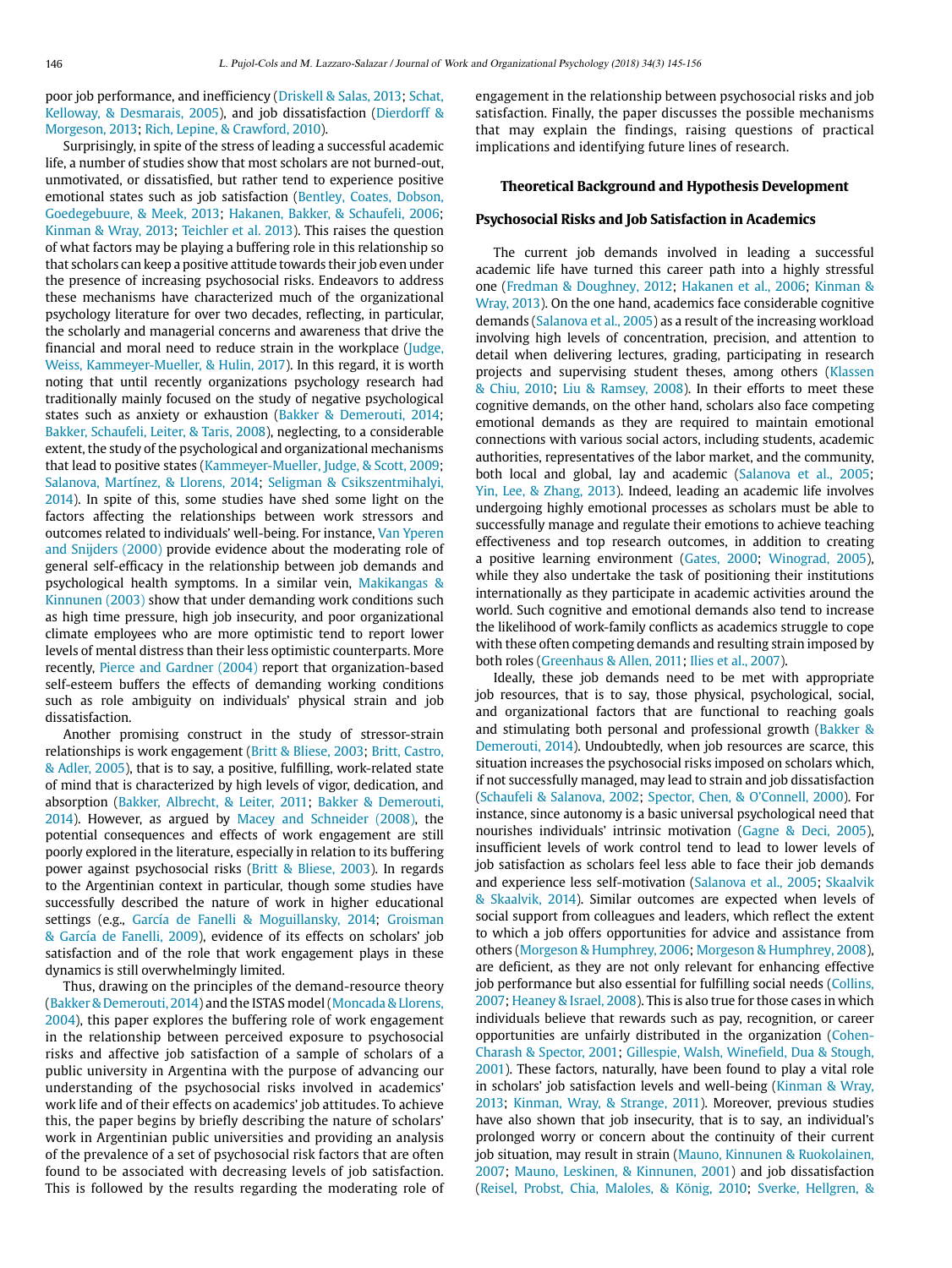Näswall, 2002; Waltman, Bergom, Hollenshead, Miller, & August, 2012), as working is highly instrumental for fulfilling both basic and superior needs (Weir, 2013).

The psychosocial risk factors described above have been found to play a salient role in educational settings in the Ibero-American context. Botero-Álvarez (2012), for instance, identifies increasing work overload, time pressure, insufficient acknowledgement and support, and inadequate physical working conditions and payment as being the most salient psychosocial risks faced by Latin-American academics. In a more recent study conducted with 500 scholars of Mexican public universities, Unda et al. (2016) found that the perils involved in student-lecturer relationships and the limited access to relevant physical resources due to budget restrictions are the main psychosocial risk factors affecting scholars in this context. In another study on 621 Spanish university academics, García, Iglesias, Saleta, and Romay (2016) identified a high prevalence of psychological demands, low esteem, high levels of double presence, low social support, and high job insecurity as overriding psychosocial risks. In the case of Argentinian scholars, though some studies focusing on the Argentinian context have been successful in describing the nature of work in higher educational settings (e.g., García de Fanelli & Moguillansky, 2014; Groisman & García de Fanelli, 2009), it was not possible to find literature that provides evidence of the effects of psychosocial risk factors on scholars' attitudes, behavior, well-being and, in particular, job satisfaction in this context. However, based on the abundant evidence provided on this matter in the international literature, as discussed above, we hypothesize that:

H1: Perceptions of higher exposure to psychosocial risks (i.e., psychological demands, insufficient autonomy, lack of social support and leadership, double presence, insufficient esteem, and insecurity about the future) will be related to lower levels of job satisfaction.

#### **Moderating Role of Work Engagement**

In spite of the stress involved in leading a successful academic life, previous studies have recognized that the majority of scholars tend to experience positive emotional states (Bentley et al. 2013; Hakanen et al., 2006; Kinman & Wray, 2013; Teichler et al. 2013). This evidence suggests that the effects of psychosocial risks on scholars' well-being may be influenced by other factors that may buffer its detrimental consequences. In this sense, personal resources such as optimism, organizational-based self-esteem, self-efficacy, and self-esteem have received considerable attention in the study of the relationships between stressors and strain in organizational psychology research (Makikangas & Kinnunen, 2003; Pierce & Gardner, 2004; Van Yperen & Snijders, 2000; Xanthopoulou, Bakker, Demerouti, & Schaufeli, 2007).

Besides the aforementioned personal factors, another promising construct in the study of the mechanisms through which scholars experience job satisfaction under the presence of psychosocial risks is work engagement, which is usually measured with the Utrecht Work Engagement Scale (UWES; Schaufeli, Bakker, & Salanova, 2006). In this scale, work engagement is conceptualized as a positive, fulfilling state at work that is defined by vigor, dedication, and absorption (Bakker & Demerouti, 2014). Vigor means high levels of energy, mental resilience, and persistence while working despite the difficulties. Dedication, the second core dimension of engagement, is characterized by a sense of significance, enthusiasm, challenge, and inspiration. Finally, absorption is characterized by intense concentration and engrossment with one's work, whereby time passes quickly and the person experiences difficulties with disconnecting themselves from work.

In spite of the fact that the moderating role of work engagement in stressor-strain relationships has certainly been understudied in the field of organizational psychology (Britt & Bliese, 2003), this modest body of literature has much to offer to the investigation of scholars' job satisfaction as a response to psychosocial risk factors. To provide an example, in a study conducted by Leiter & Harvie (1998) with a sample of 3,312 employees from a large healthcare institution, the authors found that work engagement indeed moderated the relationship between supportive supervision, confidence in management, effective communication, work meaningfulness, and acceptance of change. In a more recent study, Britt & Bliese (2003) analyzed whether engagement moderated the stressor-strain relationship in a sample of U.S. soldiers. In their research, Britt & Bliese (2003) found evidence of the buffering role of engagement against stress. Specifically, they reported that when stressor levels were high, soldiers who were engaged with their job reported less elevation in reports of psychological distress than soldiers who were less engaged with their job. Similar results are later reported by Britt et al. (2005) in their longitudinal study conducted on a sample of 177 U.S. soldiers, revealing that highly engaged soldiers were less likely to experience negative health consequences under high levels of training and work hours in comparison to less engaged soldiers.

In light of this evidence, we hypothesize that work engagement might act as a shield that protects scholars from stressful organizational environments. Following Britt and Bliese's (2003) argument, we believe that work engagement might have a protective role in academics who are exposed to higher psychosocial risks. Drawing on Kahn's (1990) hypothesis that employees who are highly engaged with their job tend to fully invest their cognitive, motivational, and emotional energy on their tasks at hand, we believe that highly engaged scholars are more likely to focus on any other aspects of any given task than "on stressful circumstances that are occurring outside the sphere of the individual's immediate job performance" (Britt & Bliese, 2003, 248) and, as a consequence, the effects of psychosocial risks on scholars' job satisfaction will be less detrimental if they feel highly engaged with their jobs. Therefore, we hypothesize that:

H2: Work engagement will moderate the relationship between perceived exposure to psychosocial risks and job satisfaction.

#### **Method**

#### **Context of the Study**

This present study was conducted in a faculty of an Argentinian public university, in the province of Buenos Aires. According to an internal database  $(2015)$ , the faculty is composed by 414 scholars and 3,905 students. The faculty is organized into a set of departments, namely, Management, Economics, and Accounting, each of which are, subsequently, divided into different courses. Regarding their hierarchy, scholars can be classified into three main groups: professors (about 31 percent of the academic staff at the faculty), senior tutors (about 12 percent of the academic staff at the faculty), and graduate assistants or tutors (about 57 percent of the academic staff of the faculty). Professors are usually in charge of planning, coordinating, and monitoring courses as well as delivering lectures to groups of about sixty to one hundred and fifty students. Senior tutors are the link between professors and graduate assistants or tutors, and are in charge of coordinating and monitoring tutorials. Graduate assistants or tutors are in charge of teaching tutorials and supervising the learning process of groups of between forty to eighty students. In addition to their hierarchy, every position (including professorships) may involve either a full-time (40 hours a week) or a part-time contract (10 hours a week), and only full-time scholars (less than 10 percent of the academic staff of the faculty) have a contract to do both teaching (12 hours a week) and research (28 hours a week), while they are also encouraged to participate in technology transfer projects on the side.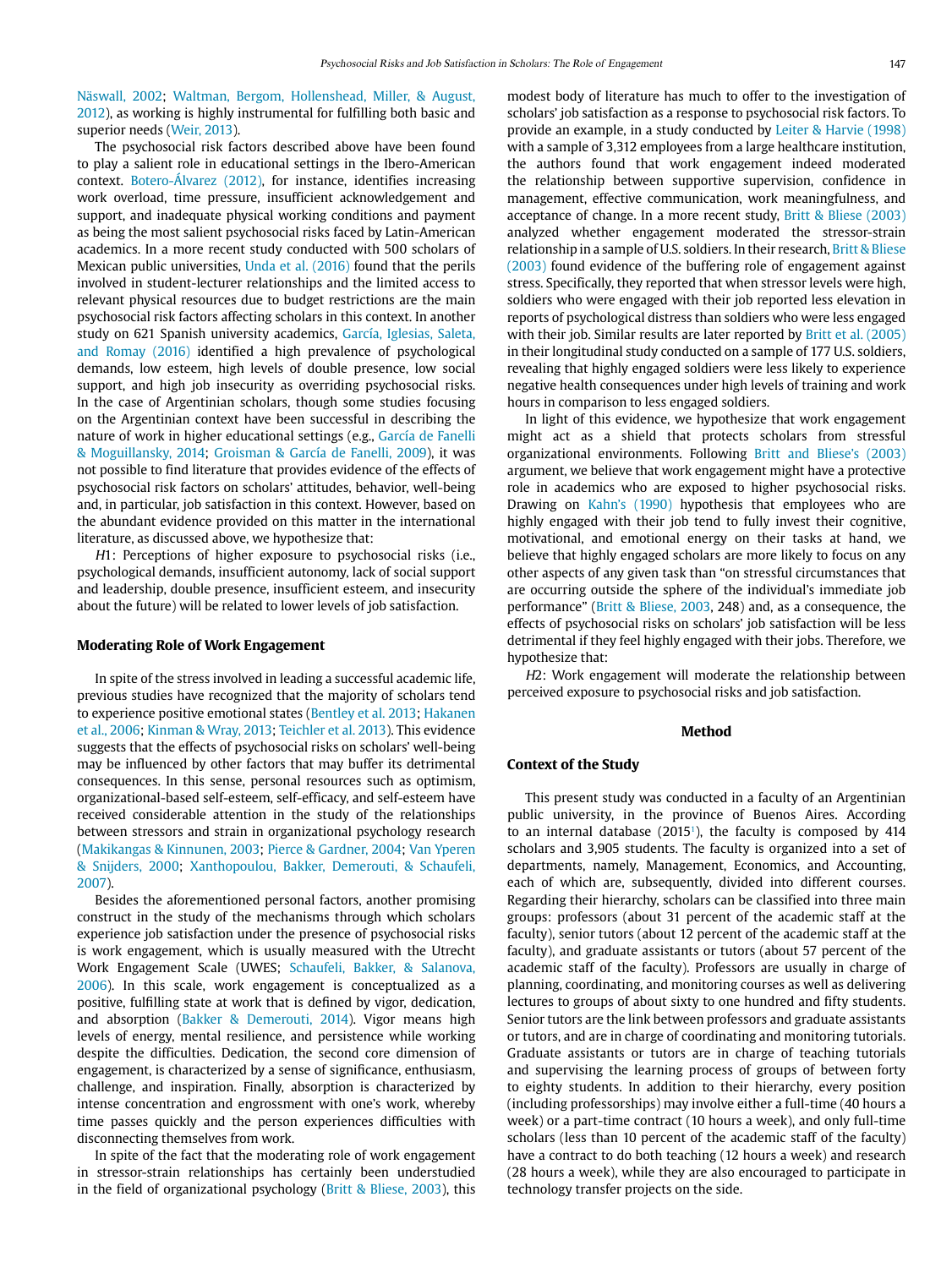# **Participants**

A total of 177 scholars, representing a 42.75% overall response rate, participated in this study by completing an online survey. The age of the respondents ranged from 23 to 70, with a mean (standard deviation in parenthesis) of 44.40 (11.76) years old. About 70% of the participants were female, 36.36% were professors, 12.43% were senior tutors, and 24.88% had full-time positions. The tenure of the respondents ranged from 1 to 45 years, with a mean of 17.49 (10.51) years. Tenure in the current position ranged from 1 to 30 years, with a mean of 8.66 (8.41) years. Comparisons made between the sets of values and the population information outlined above allowed the researchers to conclude that the sample shows appropriate conditions of representativeness.

# **Procedure**

We first contacted the faculty's maximum academic authority, the Dean, and asked for authorization to conduct the study. After agreeing on the research design, survey administration procedures, and time requirements, the Dean provided clearance for sending online invitations and a link to an online survey to 414 academics. Confidentiality was guaranteed since participation was anonymous and no personal information (e.g., e-mail address) was required to enter the online survey. Participants were asked to complete a consent form before starting the survey.

# **Measures**

**Overall job satisfaction.** The overall job satisfaction was measured with a Spanish version of the Brief Index of Affective Job Satisfaction (BIAJS; Thompson & Phua, 2012) validated in Pujol-Cols & Dabos (2017). This scale has been specifically designed for assessing the affective components of job satisfaction, through a brief scale composed of four items (including "I find real enjoyment in my job"), with a response scale ranging from 1 (strongly disagree) to 5 (strongly agree). The BIAJS was translated into Spanish by the authors with the assistance of an expert in linguistics and translation. Both the authors and the translator independently translated the scales from English into Spanish, and then cross-checked the translation, resolving differences through mutual agreement. Each other's translated version had the purpose of ensuring that each item captured crosscultural content validity and contextual equivalence to the original scales. An overall alpha of .83 suggested high internal consistency, which is consistent with previous results reported for the English version (Thompson & Phua, 2012). The items were averaged to form a single overall job satisfaction score.

**Perceived exposure to psychosocial risks.** The perceived exposure to psychosocial risks at work was measured with the short version of the Questionnaire for the Assessment of Work-related Psychosocial Risks Copsoq-Istas 21 (Cuestionario de Evaluación de Riesgos Psicosociales en el Trabajo Copsoq-Istas 21; Moncada & Llorens, 2004), a Spanish version of the Copenhagen Psychosocial Questionnaire (Kristensen, Hannerz, Høgh, & Borg, 2005). This instrument was developed by scholars from the Instituto Sindical de Trabajo, Ambiente y Salud de España [Spanish Trade Union Institute of Work, Environment, and Health] based on the seminal contributions made by Karasek (1979) in his demand-control model and Siegrist (1996) in his effort-reward imbalance model. It is composed of 38 items and has been specifically designed for identifying, measuring, and evaluating the exposure of employees to six categories of work factors related to individuals' psychosocial health:

• Psychological demands ( $\alpha$  in this study = .62), which refers to the volume and intensity of workload as well as to the transfer of feelings towards the job (6 items, including "My workload is irregular which causes work cumulate" and "My job is emotionally exhausting").

- Insufficient autonomy ( $\alpha$  in this study = .81), which refers to the extent to which the employee feels that they are not capable of exerting some influence in the way tasks are performed and that the job does not offer them enough chances for developing and applying different knowledge and abilities (10 items, including "My opinion is taken into account when tasks are assigned to me", reverse scored).
- Job insecurity ( $\alpha$  in this study = .73), related to the degree to which an employee is worried about possible changes in their work conditions (4 items, including "I am worried about the possibility of getting fired").
- Lack of social support and leadership ( $\alpha$  in this study = .85), which refers to the degree to which an employee does not feel emotionally supported by either their co-workers or supervisors during task specification and performance (9 items, including "I am given all the information I need for doing my job properly", reverse scored).
- Double presence ( $\alpha$  in this study = .61), which refers to the degree to which an employee feels that they need to face both work and home-related demands simultaneously (4 items, including "There are times when I feel I have to be at work and at home at the same time").
- Insufficient esteem ( $\alpha$  in this study = 85), which refers to the extent to which an employee feels that the rewards and recognition they receive are unfair in regards to the contribution they make (4 items, including "My superiors acknowledge my work in the way I deserve", reverse scored).

Responses for all six scales of the Copsoq-Istas 21 were anchored on a 5-point scale with responses ranging from 0 to 4 (except for reverse scored questions). The total score for each of the six core dimensions was averaged individually. The corrected overall reliability for the total scale was estimated in .75, suggesting acceptable internal consistency, which is consistent with its validation in other organizational settings and countries, such as England, Belgium, Netherlands, Germany, Brazil, and Switzerland (Moncada & Llorens, 2004), showing favorable psychometric properties.

**Work engagement.** Work engagement was measured with the Spanish nine-item version of the Utrecht Work Engagement Scale (UWES-9; Schaufeli et al., 2006). The items in the UWES-9 reflect three underlying dimensions, which are measured with three items each: vigor (e.g., "at my work, I feel bursting with energy"), dedication (e.g., "My job inspires me"), and absorption (e.g., "I get carried away when I am working"). All items of work engagement subscales were anchored on a seven-point scale, ranging from 0 (never) to 6 (always). Consistent with previous research using the English version of the survey (e.g., Schaufeli et al., 2006), in this study the Spanish UWES-9 reported alpha coefficients of .86 for vigor, .83 for absorption, and .84 for dedication, which suggests high internal consistency.

**Control variables.** Based on previous findings reported by Unda et al. (2016) and García et al. (2016) in higher education settings, we identified four variables that were expected to covary with our independent and dependent variables. These variables were: age, gender, hierarchy of current position, and hours worked per week.

#### **Data Analysis**

First, we examined whether work engagement and job satisfaction are indeed distinct constructs by comparing two competing models using structural equation modeling in AMOS 22. Second, we tested a one-factor structure of the work engagement construct through a first-order confirmatory factor analysis. Third, we conducted hierarchical regression analyses with work engagement, perceived exposure to psychosocial risks, interactions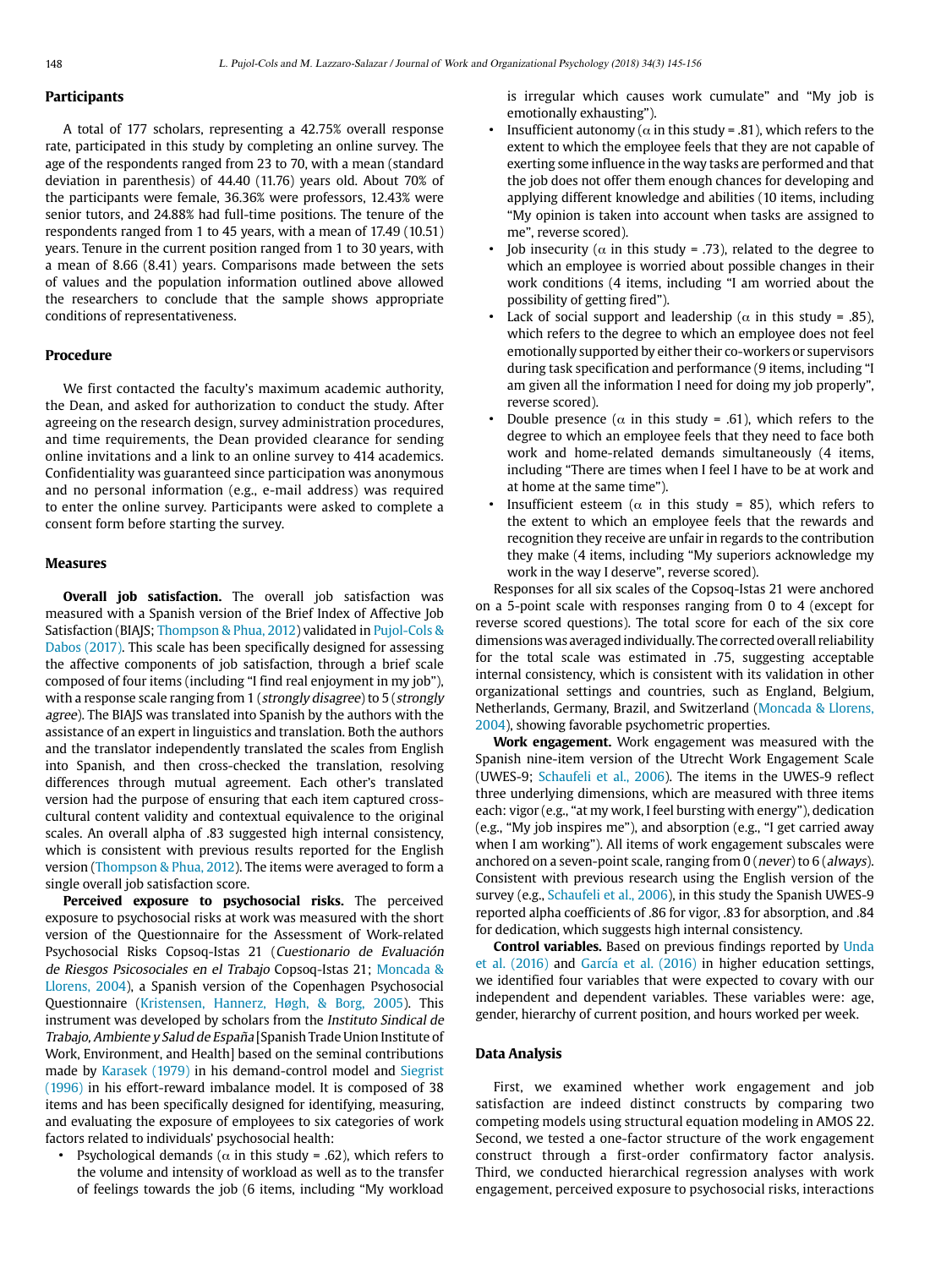between work engagement and perceived exposure to psychosocial risks, and job satisfaction as variables using IBM SPSS Statistics (version 24). Fourth, we plotted the slopes of all significant interactions at one standard deviation below and above the mean (Cohen, Cohen, West, & Aiken, 2003; Frazier, Tix, & Barron, 2004). Fifth, we followed the procedure used by Kacmar, Collins, Harris, and Judge (2009) and conducted simple slope tests by using the software designed by Preacher, Curran, and Bauer (2006).

# **Results**

# **Descriptive Statistics**

Descriptive statistics and correlations among the variables of interest are presented in Table 1. In regards to the study of psychosocial risk factors in this group of Argentinian scholars, results show that, on the one hand, academics in our sample seem to be exposed to moderate-high levels of psychological demands ( $M = 1.92$ ,  $SD = 0.54$ ) and double presence ( $M = 2.13$ ,  $SD = 0.73$ ) and to a lesser extent to insufficient esteem ( $M = 1.57$ ,  $SD = 0.91$ ). On the other hand, results showed a low prevalence of insufficient autonomy ( $M = 0.98$ ,  $SD = 0.57$ ), lack of social support and leadership ( $M = 1.14$ ,  $SD = 0.64$ ), and job insecurity ( $M = 1.35$ ,  $SD = 0.89$ ).

The six psychosocial factors showed low to moderate correlations among each other (ranging from .12 to .73). Only insufficient autonomy, lack of social support and leadership, insufficient esteem, and job insecurity displayed negative and statistically significant correlations with job satisfaction, suggesting that stronger perceptions of exposure to these four psychosocial risks are associated with lower levels of job satisfaction. In terms of the core traits of work engagement, as expected, measures of vigor, absorption, and dedication displayed high and positive non-zero correlations with one another (r above .76,  $p < .01$ ). Moreover, work engagement was found to be positively related to overall job satisfaction ( $r = .76$ ,  $p <$ .01), suggesting that more engaged employees are likely to feel more satisfied with their jobs.

The high correlations found between work engagement and job satisfaction are consistent with what has been previously reported by Alarcon and Lyons (2011). To test whether work engagement and job satisfaction are indeed distinct constructs, we followed Alarcon and Lyons' (2011) procedure and compared two competing models using structural equation modeling in AMOS 22. Following recommendations made by Bollen and Long (1992), we examined and compared various indices of overall fit, including chi-square  $(\chi^2)$ , root mean square error of approximation (RMSEA), comparative fit index (CIF), goodness of fit index (GFI), normed fit index (NFI), Tucker-Lewis index (TLI), and parsimony goodness-of-fit index (PGFI). CFI, GFI, NFI,

and TLI values that exceed .90, RMSEA values as high as .08, and PGFI of around .50 indicate a good fit (Byrne, 2001).

In the first model, we entered work engagement and job satisfaction as two latent variables covarying with each other. In the second model, all the observed variables were hypothesized to load onto the latent construct of work engagement. Also consistent with Alarcon and Lyons (2011), the model of work engagement and job satisfaction as two distinct but related factors provided good fit to our data:  $χ<sup>2</sup>(64, N = 177) = 123.64, p < .001$ , CFI = .96, RMSEA = .07, NFI = .93, TLI = .95. The model with job satisfaction included under the work engagement factor provided an acceptable but relatively poorer fit:  $\gamma^2$ (65, N = 177) = 166.43, p < .001, CFI = .94, RMSEA = .09, NFI = .90, TLI = .91. We used chi-square differences to compare models 1 and 2. Results revealed that the chi-square difference test was significant,  $\chi^2(1, N = 177) = 42.79$ ,  $p < .001$ , suggesting that the model with work engagement and job satisfaction as separate factors provide a better fit to the data, which is consistent with the findings in Alarcon and Lyons (2011), Mudrak et al. (2017), Rich et al. (2010), and Kašpárková, Vaculík, Procházka, and Schaufeli (2018).

# **Moderation Hypothesis**

The factor structure of the engagement construct is still a matter of debate (Alarcon & Lyons, 2011). Indeed, though a three-factor structure seems to have been widely accepted in the literature (Schaufeli, Salanova, González-Romá, & Bakker, 2002), some scholars also support the idea of a one-factor solution. For instance, Seppälä et al. (2009) recommend using a unidimensional solution of work engagement when addressing its relationship with other variables as a way to reduce multicollinearity. To test the one-factor structure of the work engagement construct, then, we conducted a firstorder factor analysis in AMOS 22. The one-factor model provided an acceptable fit to the data,  $\chi^2(25, N = 177) = 50.64$  ( $p < .01$ ), CFI = .98, GFI = .93, RMSEA = .08, NFI = .96, TLI = .97, PGFI = .52. As a result, we calculated the work engagement composite as the mean value of the scores obtained for each of the nine items.

To test H1 and H2 we conducted hierarchical regression analyses (Raudenbush, Bryk, Cheong, Congdon, & du Toit, 2004) to examine the effects of work engagement and work-related psychosocial risk factors in predicting job satisfaction. As a preliminary step, both the independent variables (i.e., psychological demands, insufficient autonomy, lack of social support and leadership, double presence, insufficient esteem, and job insecurity) and the moderator (i.e., work engagement) were mean-centered (see Cohen et al., 2003) and interaction terms were created between each independent variable and the moderator. Following Aiken and West (1991), we conducted a hierarchical regression analyses in three steps as follows: the

**Table 1.** Means, Standard Deviations, and Correlations among Variables

| $\cdots$                                    |                |           |        |         |        |        |       |        |        |        |       |       |     |
|---------------------------------------------|----------------|-----------|--------|---------|--------|--------|-------|--------|--------|--------|-------|-------|-----|
| Variables                                   | $\overline{M}$ | <b>SD</b> |        | 2       | 3      | 4      | 5     | 6      | 7      | 8      | 9     | 10    | 11  |
| 1. Vigor                                    | 5.23           | 1.09      | .86    |         |        |        |       |        |        |        |       |       |     |
| 2. Absorption                               | 5.68           | 1.03      | .76    | .83     |        |        |       |        |        |        |       |       |     |
| 3. Dedication                               | 5.53           | 1.02      | .82    | .86     | .84    |        |       |        |        |        |       |       |     |
| 4. Engagement composite                     | 5.48           | 0.98      | .92    | .93     | .95    | .94    |       |        |        |        |       |       |     |
| 5. Psychological demands                    | 1.92           | 0.54      | $-.23$ | $-17$   | $-.20$ | $-.22$ | .62   |        |        |        |       |       |     |
| 6. Insufficient autonomy                    | 0.98           | 0.57      | $-47$  | $-.51$  | $-.49$ | $-.53$ | .22   | .81    |        |        |       |       |     |
| 7. Lack of social support and<br>leadership | 1.14           | 0.64      | $-.36$ | $-39$   | $-.39$ | $-.41$ | .23   | .57    | .85    |        |       |       |     |
| 8. Double presence                          | 2.13           | 0.73      | $-17$  | $-0.09$ | $-.09$ | $-12$  | .19   | .28    | .20    | .61    |       |       |     |
| 9. Insufficient esteem                      | 1.57           | 0.91      | $-.29$ | $-.26$  | $-.28$ | $-.30$ | .28   | .50    | .73    | .18    | .85   |       |     |
| 10. Job insecurity                          | 1.35           | 0.89      | $-.20$ | $-.20$  | $-.16$ | $-.20$ | .23   | .31    | .33    | .18    | .28   | .73   |     |
| 11. Overall job satisfaction                | 3.96           | 0.62      | .71    | .68     | .73    | .76    | $-11$ | $-.42$ | $-.36$ | $-.02$ | $-32$ | $-19$ | .83 |

Note. N = 177; correlations greater than .12 are significant at  $p < 0.01$ ; correlations greater than .15 are significant at p  $< 0.01$ ; scale reliabilities (alpha coefficients) are on the main diagonal in bold; control variables are not included in this table for simplicity.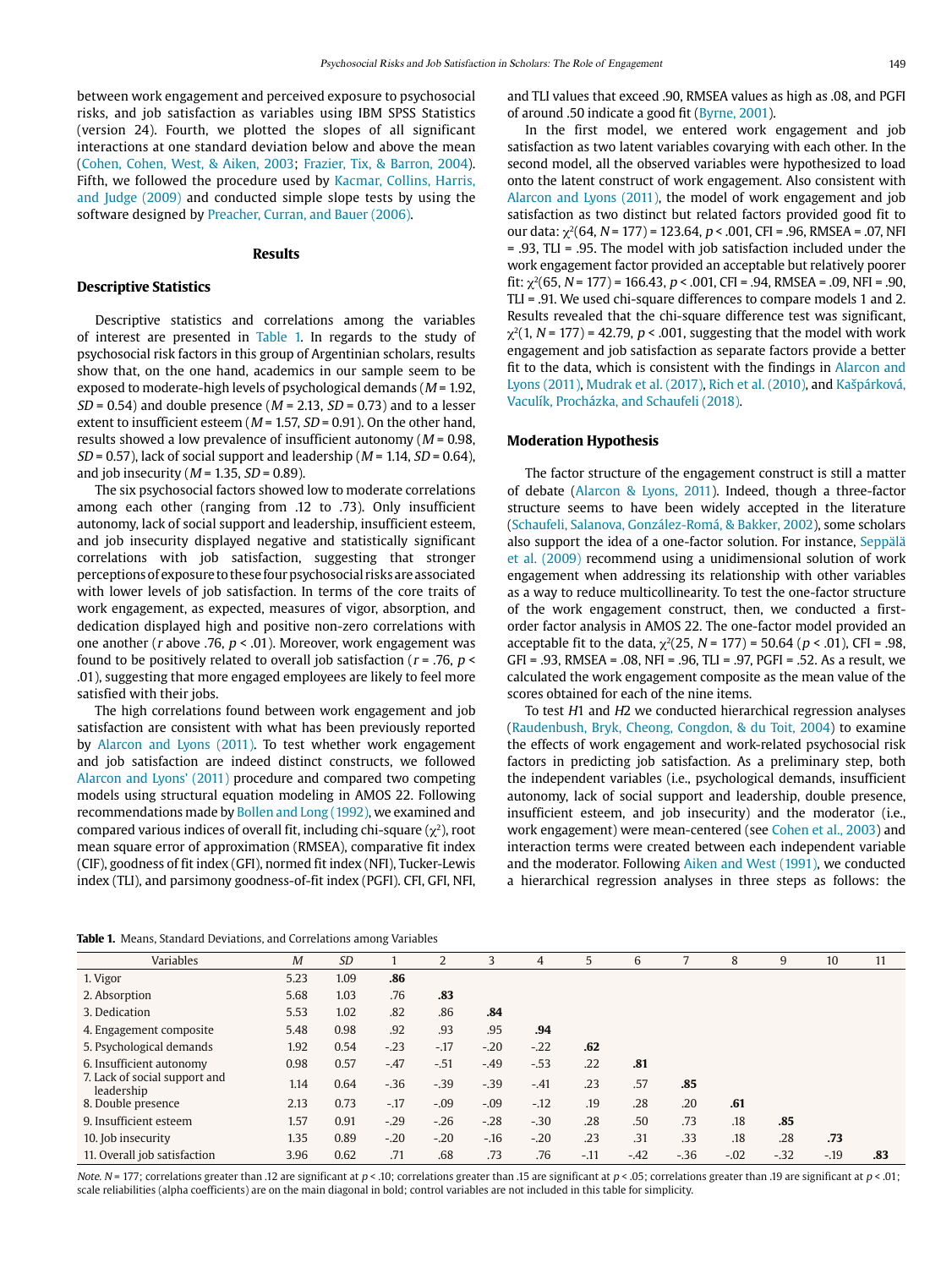control variables were entered in the first block, the independent variable (e.g., psychological demands) and the moderator (i.e., work engagement) were entered in the second block, and the interaction term (e.g., psychological demands x engagement) was entered in the third block, as shown in Tables 2 through 7. Finally, we plotted all significant interactions at "high" and "low" values of the predictor and moderator (i.e., one standard deviation above and below the mean) and assessed their slope.

**High job demands.** As shown in the top portion of Table 2, none of the control variables were significant predictors of job satisfaction. Moreover, the three psychosocial risk factors representing job demands failed to significantly explain job satisfaction, therefore

#### **Table 2.** Hierarchical Regression Results for Psychological Demands

|                      | Dependent variable: Job Satisfaction | Step 1             |           | Step 2    |           | Step 3    |           |
|----------------------|--------------------------------------|--------------------|-----------|-----------|-----------|-----------|-----------|
| Predictors           |                                      | $\beta$            | <b>SE</b> |           | <b>SE</b> | ß         | <b>SE</b> |
| 1. Control variables |                                      |                    |           |           |           |           |           |
| Age                  |                                      | .01                | .01       | .00       | .00       | .00.      | .00       |
|                      | Male                                 | $-.21*$            | .10       | $-.05$    | .07       | $-.05$    | .07       |
|                      | Professor                            | .12                | .11       | .01       | .08       | .00.      | .08       |
|                      | Full-time                            | $-.08$             | .10       | $-.02$    | .07       | $-.01$    | .07       |
| 2. Main effects      |                                      |                    |           |           |           |           |           |
|                      | Psychological demands                |                    |           | .06       | .06       | .05       | .06       |
|                      | Engagement                           |                    |           | $.50***$  | .03       | $.49***$  | .03       |
| 3. Interaction       |                                      |                    |           |           |           |           |           |
|                      | Engagement x psychological demands   |                    |           |           |           | $.11*$    | .05       |
|                      | Intercept                            | $3.65***$          | .21       | $4.08***$ | .14       | $4.09***$ | .14       |
| $R^2$                |                                      | $.08***$           |           | $.59***$  |           | $.60***$  |           |
| $\Delta R^2$         |                                      | $.51***$<br>$.01*$ |           |           |           |           |           |

Note.  $N = 177$ .

 $*p < .05, **p < .01, **p < .001.$ 

# **Table 3.** Hierarchical Regression Results for Double Presence

|                      | Dependent variable: Job Satisfaction | Step 1          |           | Step 2    |           | Step 3    |     |
|----------------------|--------------------------------------|-----------------|-----------|-----------|-----------|-----------|-----|
| Predictors           |                                      | $\beta$         | <b>SE</b> | β         | <b>SE</b> | $\beta$   | SE  |
| 1. Control variables |                                      |                 |           |           |           |           |     |
| Age                  |                                      | .01             | .01       | .00       | .00       | .00.      | .00 |
| Male                 |                                      | $.21*$          | .10       | $-.03$    | .07       | $-.04$    | .07 |
| Professor            |                                      | .12             | .11       | .00       | .08       | .00       | .08 |
| Full-time            |                                      | $-.08$          | .10       | $-.03$    | .07       | $-.03$    | .07 |
| 2. Main effects      |                                      |                 |           |           |           |           |     |
| Double presence      |                                      |                 |           | .05       | .05       | .06       | .05 |
| Engagement           |                                      |                 |           | $.49***$  | .03       | $.49***$  | .03 |
| 3. Interaction       |                                      |                 |           |           |           |           |     |
|                      | Engagement x double presence         |                 |           |           |           | .03       | .04 |
| Intercept            |                                      | $3.65***$       | .21       | $4.05***$ | .14       | $4.05***$ | .14 |
| $R^2$                |                                      | $.08***$        |           | $.59***$  |           | $.60***$  |     |
| $\Delta R^2$         |                                      | $.51***$<br>.01 |           |           |           |           |     |

Note.  $N = 177$ .

 $*p < .05, **p < .01, **p < .001.$ 

# **Table 4.** Hierarchical Regression Results for Job Insecurity

|                             | Dependent variable: Job Satisfaction | Step 1    |           | Step 2    |           | Step 3    |           |
|-----------------------------|--------------------------------------|-----------|-----------|-----------|-----------|-----------|-----------|
| Predictors                  |                                      | ß         | <b>SE</b> | β         | <b>SE</b> | $\beta$   | <b>SE</b> |
| 1. Control variables        |                                      |           |           |           |           |           |           |
| Age                         |                                      | .01       | .01       | .00       | .00       | .00.      | .00       |
| Male                        |                                      | $-.21*$   | .10       | $-.05$    | .07       | $-.05$    | .07       |
| Professor                   |                                      | .12       | .11       | .00       | .08       | .00       | .08       |
| Full-time                   |                                      | $-.08$    | .10       | $-.03$    | .07       | $-.03$    | .07       |
| 2. Main effects             |                                      |           |           |           |           |           |           |
| Job insecurity              |                                      |           |           | $-.03$    | .04       | $-.04$    | .04       |
| Engagement                  |                                      |           |           | $.49***$  | .03       | $.48***$  | .03       |
| 3. Interaction              |                                      |           |           |           |           |           |           |
| Engagement x job insecurity |                                      |           |           |           |           | .04       | .04       |
| Intercept                   |                                      | $3.65***$ | .21       | $4.09***$ | .14       | $4.11***$ | .14       |
| $R^2$                       |                                      | $.08***$  |           |           | $.59***$  |           | $.59***$  |
| $\Delta R^2$                |                                      |           | $.51***$  |           |           | .00       |           |

Note.  $N = 177$ .

 $**p* < .05, ***p* < .01, ***p* < .001.$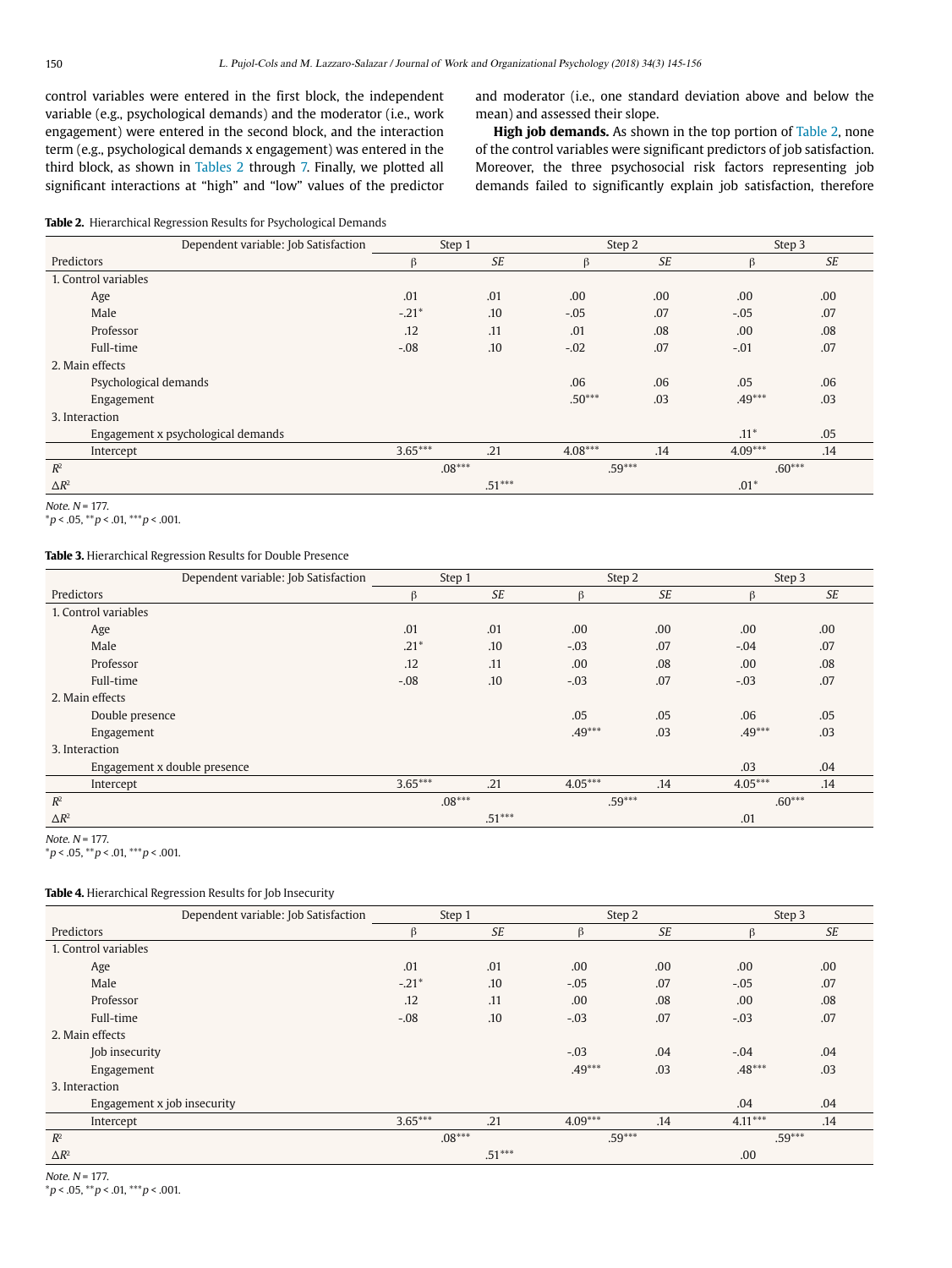not supporting H1. Work engagement, on the other hand, was found to be a significant predictor in the three cases (β =.49,  $p < .01$ ). H2 proposed that the negative relationship between perceived exposure to psychosocial risks and job satisfaction was higher for those individuals who reported lower levels of work engagement. As shown in the bottom portion of Table 2, we found that work engagement indeed moderated the psychological demands-job satisfaction relationship (β = .11,  $p <$  .05). No moderating effects, however, were found for the double presence-job satisfaction and job insecurity-job satisfaction links (Tables 3 and 4).

To evaluate whether the significant interaction provided support to H2, we plotted the slopes at one standard deviation below and above the mean (Cohen et al., 2003; Frazier et al., 2004; see Figure 1). To further test the interaction, we followed the procedure used by Kacmar et al. (2009) and conducted simple slope tests by using the software designed by Preacher et al. (2006). Our results show that the slope for the high engagement line is significant,  $t(169) = 2.07$ , p  $\leq$  0.05, unlike the slope for the low engagement line, t(169) = -0.62, p = .53. This suggests that an increase in psychological demands seems to have a positive effect on job satisfaction when individuals are highly engaged, thus partially supporting H2.

**Low job resources.** We obtained similar results for the three remaining psychosocial risk factors that represent low job resources. As it can be seen in the middle portion of Tables 5, 6, and 7, our results indicate none of these psychosocial risk factors significantly explained job satisfaction, whereas work engagement was found to be a significant predictor in the three cases. As shown in the bottom portion of Tables 5, 6, and 7, only the interaction terms between lack of social support and leadership and work engagement and between insufficient esteem and work engagement were statistically significant.

We also used simple slope tests to assess the interactions involving low job resources. Regarding the lack of social support and leadership (see Figure 2), our results indicate that only the low engagement bond is significant,  $t(169)$ = -2.40, p < .05. Similar results were obtained for insufficient esteem (see Figure 3), where only the low engagement line was found to be significant,  $t(169) = -2.96$ ,  $p < .01$ . These results suggest that the negative effects of both psychosocial risk factors are greater in individuals who report lower levels of work engagement, which partially supports H2.



**Figure 1.** Graph of the Interactive Effect of Work Engagement on the Relationship between Psychological Demands and Affective Job Satisfaction.



Figure 2. Graph of the Interactive Effect of Work Engagement on the Relationship between Lack of Social Support and Leadership (LSSL) and Affective Job Satisfaction.

**Table 5.** Hierarchical Regression Results for Insufficient Autonomy

|                       |                                      | Step 2<br>Step 3 |           |           |           |           |     |
|-----------------------|--------------------------------------|------------------|-----------|-----------|-----------|-----------|-----|
|                       | Dependent variable: Job Satisfaction | Step 1           |           |           |           |           |     |
| Predictors            |                                      | β                | <b>SE</b> | β         | <b>SE</b> | $\beta$   | SE  |
| 1. Control variables  |                                      |                  |           |           |           |           |     |
| Age                   |                                      | .01              | .01       | .00       | .00       | .00       | .00 |
| Male                  |                                      | $-.21*$          | .10       | $-.06$    | .07       | $-.06$    | .07 |
| Professor             |                                      | .12              | .11       | .00       | .08       | .00       | .08 |
| Full-time             |                                      | $-.08$           | .10       | $-.03$    | .07       | $-.02$    | .07 |
| 2. Main effects       |                                      |                  |           |           |           |           |     |
| Insufficient autonomy |                                      |                  |           | $-.04$    | .07       | $-.01$    | .07 |
| Engagement            |                                      |                  |           | $.48***$  | .04       | $.46***$  | .04 |
| 3. Interaction        |                                      |                  |           |           |           |           |     |
|                       | Engagement x insufficient autonomy   |                  |           |           |           | .09       | .05 |
| Intercept             |                                      | $3.65***$        | .21       | $4.09***$ | .14       | $4.08***$ | .14 |
| $R^2$                 |                                      | $.08***$         |           | $.59***$  |           | $.60***$  |     |
| $\Delta R^2$          |                                      |                  | $.51***$  |           |           | .01       |     |

Note.  $N = 177$ .

 $*p < .05, **p < .01, **p < .001.$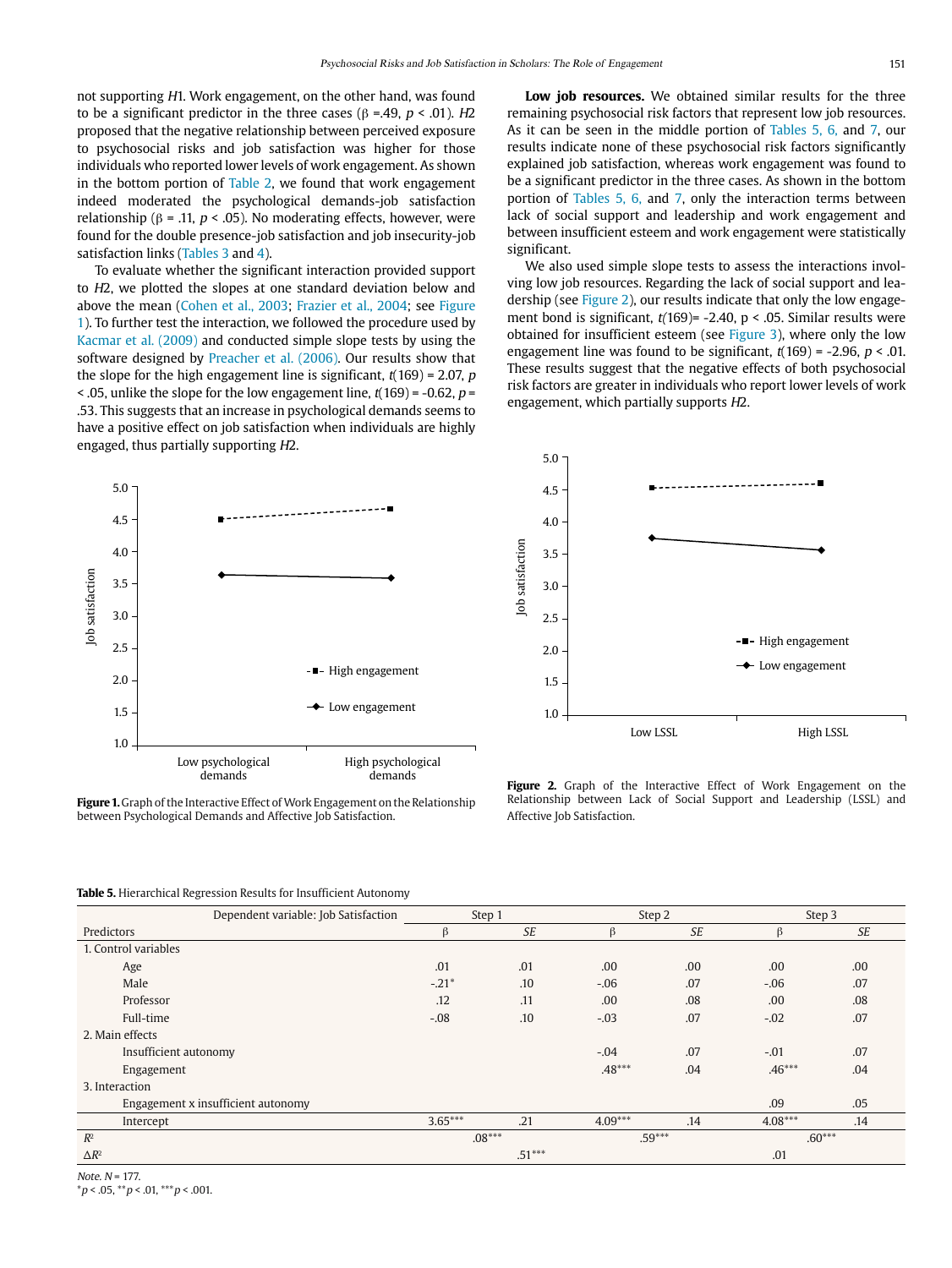

**Figure 3.** Graph of the Interactive Effect of Work Engagement on the Relationship between Insufficient Esteem and Affective Job Satisfaction.

# **Discussion**

The purpose of this study was to examine the moderating role of work engagement in the relationship between perceived

**Table 6.** Hierarchical Regression Results for Lack of Social Support and Leadership

exposure to psychosocial risks and job satisfaction in a sample of Argentinian scholars. To this end, we considered six psychosocial risk factors as highly relevant for explaining employees' job satisfaction (namely, psychological demands, insufficient autonomy, lack of social support and leadership, double presence, insufficient esteem, and job insecurity) and stated that the impact of these psychosocial risk factors at work on job satisfaction would be moderated by work engagement. Regarding their main effects on job satisfaction, hierarchical regression analyses revealed that none of the psychosocial risk factors showed incremental explanatory power over job satisfaction once work engagement was considered. Work engagement, on the other hand, was found to be a strong and significant predictor of scholars' job satisfaction, which is consistent with what has been previously reported in the literature (e.g., Alarcon & Lyons, 2011; Kašpárková et al., 2018; Mudrak et al., 2017; Rich et al., 2010; Saks, 2006).

Regarding the buffering hypothesis, hierarchical regression analyses resulted in three significant two-way interactions, which means that work engagement was indeed found to moderate the impact of psychological demands, lack of social support and leadership, and insufficient esteem on scholars' job satisfaction. These three interactive effects explained incremental variance in job satisfaction, as the variation in the  $R^2$  coefficient was statically significant. Thus, our results revealed that the detrimental effects of psychosocial risks on job satisfaction were higher for those scholars who reported lower levels of work engagement. In light of this

|                      | Dependent variable: Job Satisfaction               | Step 1    |           |           | Step 2    |           | Step 3    |
|----------------------|----------------------------------------------------|-----------|-----------|-----------|-----------|-----------|-----------|
| Predictors           |                                                    | β         | <b>SE</b> | $\beta$   | <b>SE</b> | ß         | <b>SE</b> |
| 1. Control variables |                                                    |           |           |           |           |           |           |
| Age                  |                                                    | $.01*$    | .01       | .00       | .00       | .00       | .00       |
| Male                 |                                                    | $-.21***$ | .10       | $-.06$    | .07       | $-.07$    | .07       |
| Professor            |                                                    | .12       | .11       | .01       | .08       | $-.02$    | .08       |
| Full-time            |                                                    | $-.08$    | .10       | $-.03$    | .07       | $-.04$    | .07       |
| 2. Main effects      |                                                    |           |           |           |           |           |           |
|                      | Lack of social support and leadership              |           |           | $-.06$    | .05       | $-.04$    | .05       |
| Engagement           |                                                    |           |           | $.47***$  | .04       | $.46***$  | .04       |
| 3. Interaction       |                                                    |           |           |           |           |           |           |
|                      | Engagement x lack of social support and leadership |           |           |           |           | $.11***$  | .04       |
| Intercept            |                                                    | $3.65***$ | .21       | $4.10***$ | .14       | $4.11***$ | .14       |
| $R^2$                |                                                    | $.08***$  |           | $.59***$  |           | $.61***$  |           |
| $\Delta R^2$         |                                                    |           | $.51***$  |           |           | $.02**$   |           |

#### Note.  $N = 177$ .

 $*p < .05, **p < .01, **p < .001.$ 

**Table 7.** Hierarchical Regression Results for Insufficient Esteem

|                      | Dependent variable: Job Satisfaction | Step 1    |          |           | Step 2    |           | Step 3 |
|----------------------|--------------------------------------|-----------|----------|-----------|-----------|-----------|--------|
| Predictors           |                                      | $\beta$   | SE       | $\beta$   | <b>SE</b> | ß         | SE     |
| 1. Control variables |                                      |           |          |           |           |           |        |
| Age                  |                                      | .01       | .01      | .00       | .00.      | .00       | .00    |
| Male                 |                                      | $-.21*$   | .10      | $-.07$    | .07       | $-.08$    | .07    |
| Professor            |                                      | .12       | .11      | .00       | .08       | $-.03$    | .08    |
| Full-time            |                                      | $-.08$    | .10      | $-.02$    | .07       | $-.02$    | .07    |
| 2. Main effects      |                                      |           |          |           |           |           |        |
| Insufficient esteem  |                                      |           |          | $-.08*$   | .04       | $-.06$    | .04    |
| Engagement           |                                      |           |          | $.47***$  | .04       | $.46***$  | .04    |
| 3. Interaction       |                                      |           |          |           |           |           |        |
|                      | Engagement x insufficient esteem     |           |          |           |           | $.07*$    | .03    |
| Intercept            |                                      | $3.65***$ | .21      | $4.08***$ | .14       | $4.07***$ | .14    |
| $R^2$                |                                      | $.08***$  |          | $.60***$  |           | $.61***$  |        |
| $\Delta R^2$         |                                      |           | $.52***$ |           |           | $.01*$    |        |

Note.  $N = 177$ .

 $*p < .05, **p < .01, **p < .001.$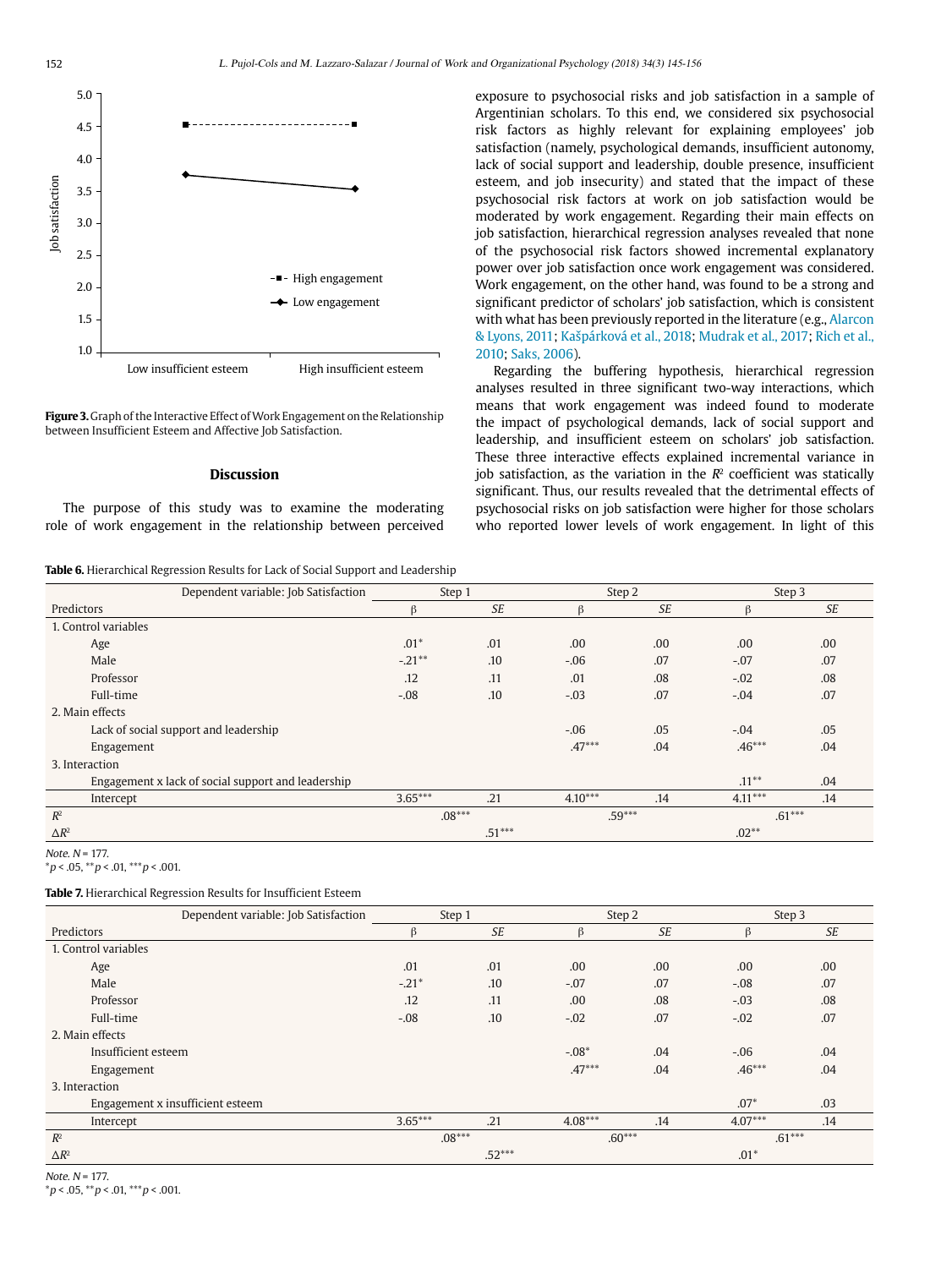evidence, we believe that work engagement may act as a shield that protects scholars from highly demanding and/or poorly resourceful working conditions, which is also consistent with previous results reported by Britt and Bliese (2003) and Britt et al. (2005) on the role of engagement in the stressor-strain relationship in other organizational settings. There are several reasons why work engagement may help mitigate the effects of perceived exposure to psychosocial risks on job satisfaction. First, highly engaged individuals tend to fully invest their cognitive, motivational, and emotional energy on their work and the task at hand (Kahn, 1990; May, Gilson, & Harter, 2004), and to be able to concentrate more and be more absorbed in their work (Bakker & Demerouti, 2007; Nakamura & Csikszentmihalyi, 2014), often to the point of disregarding any other negative extrinsic aspects of their job such as lack of support from their leaders/colleagues and of resources (Britt & Bliese, 2003; Britt et al., 2005). These individuals also tend to experience a sense of enthusiasm and enjoyment when engaging in their work roles, which are basic dimensions of intrinsic motivation (see Salanova & Schaufeli, 2008) and do, thus, often report higher levels of job satisfaction (Alarcon & Lyons, 2011). Second, employees who are more engaged also tend to be more optimistic (Bakker et al., 2008; Makikangas & Kinnunen, 2003) and to strongly believe that 'things will get better', that more resources will eventually be provided, and that the psychosocial risks they may encounter are a challenge to be faced rather than an obstacle to job performance. Last but not least, highly engaged employees tend to be more self-efficacious and are therefore more confident of their capabilities to manage psychosocial risks (Bakker et al., 2008; Cheung, Tang, & Tang, 2011).

In addition, our results also revealed that increasing psychosocial demands may have a positive effect on job satisfaction when scholars are highly engaged. Thus, by possibly viewing these psychosocial risks as challenges rather than as obstacles and by possessing the aforementioned positive personal resources (e.g., optimism, selfefficacy, resiliency), those highly engaged scholars who participated in this study seem to be more likely able to cope with the growing demands of the fast-changing world of academia. Naturally, from an organizational perspective, this raises vital questions related to the ethical implications involved in relying on scholars' positive personal resources for getting the job done at the expense of turning a blind eye on the strains caused by the work demands imposed on scholars.

In this regard, although this study provides valuable insights on the protective role of work engagement in the face of psychosocial risks, we cannot help wondering when these psychosocial risks actually would cause strain on highly engaged scholars so that they would have detrimental effects on their job satisfaction. In other words, where do we draw the boundary between 'healthy' stress and 'counterproductive' stress for these engaged scholars? When do these psychosocial risks become too heavy a burden for them that they turn into obstacles that can cause anxiety and burnout? When do the job demands imposed on today's scholars become such a burden that even the highly engaged scholars succumb to their overwhelming effects? When is the balance lost and what impact does this have on their attitudes, behavior, and well-being?

Since research in this field has consistently shown that job resources such as social support, autonomy, and learning opportunities are positively related to work engagement (Bakker & Demerouti, 2008), we cannot emphasize the importance of improving scholars' working conditions enough, because, as this study shows, engagement seems to help scholars cope with the psychosocial risks they face as part of today's academic life. Job resources then play an intrinsic motivational role as they boost employees' growth, learning, and development, thus helping fulfill basic human needs. At the same time, they also play an extrinsic motivational role as they are instrumental in achieving work goals, consequently fostering individuals' willingness to dedicate incremental efforts, which increases the likelihood of performing tasks successfully (see Bakker et al., 2008).

#### **Contributions to Scholarship**

This study extends the demand-resource theory and the ISTAS model by shedding light on the role of work engagement in the relationship between work-related psychosocial risk factors and job satisfaction in a group of Argentinian scholars. Our results reveal that work engagement plays a significant role in moderating the effects of psychological demands, lack of social support and leadership, and insufficient esteem on the job satisfaction of these scholars. Our paper then provides evidence that work engagement may act as a shield that protects scholars from highly demanding or poorly resourceful working conditions. These findings make a substantial contribution to the fields of organizational psychology and management research by providing new insights into the stressor-strain relationship and, particularly, into the processes through which individuals maintain a positive attitude in the presence of work stressors.

# **Limitations and Future Research Directions**

In addition to the theoretical and empirical contributions our study makes in this largely underexplored field of research, and in particular, in the context of Argentinian universities, some reflections need to be made in order to provide new avenues for future research. First, since perceived exposure to psychosocial risks, affective job satisfaction, and work engagement were measured at the same time, some may argue that our results may be affected by the commonmethod bias (Podsakoff, MacKenzie, Lee, & Podsakoff, 2003). Following the procedure used by Li, Mobley, and Kelly (2013), this issue was addressed by conducting Harman's one-factor test in which all the observed variables in our study were simultaneously entered into an exploratory factor analysis. Results revealed that the one single factor accounted only for 26.01% of the variance, suggesting that the common-method bias did not affect our data or our results (see Podsakoff et al., 2003). In this light, we suggest that future studies should further develop this matter by either employing longitudinal designs or measuring the three constructs at different points in time (see Judge, Bono, Erez, & Locke, 2005 for a procedure for reducing common-method variance).

Second, some researchers may argue that the size and characteristics of our sample could have affected the robustness of our estimations. However, in spite of the difficulties involved in tracing significant interaction effects (see Frese, 1999), three out of six two-way interactions were identified in our study. Future research should examine the relationships proposed in our models by using larger and more heterogeneous samples of employees, who are exposed to a wider range of the variables of interest.

Third, though work engagement and job satisfaction were found to be two distinct constructs in our sample, which is consistent with what has been reported in prior research (Mudrak et al., 2017; Rich et al., 2010), some overlap between these two was observed. In this regard, we agree with Alarcon and Lyons' (2011) recommendation that the engagement-job satisfaction relationship should be explored by using longer scales of both constructs, such as the UWES-17 in the case of engagement and the Job Descriptive Index (Smith, Kendall, & Hulin, 1969) in the case of job satisfaction. This may be an effective strategy for increasing variance and, therefore, for providing a comprehensive assessment of the relationship between both constructs.

Finally, although a three-factor model of engagement has received more support in the literature than the one-factor model (Schaufeli et al., 2002), a one-factor solution displayed a good fit to our data, which provides support to the findings in Alarcon and Lyons (2011). Future research could explore how the three dimensions of engagement interact with specific psychosocial risk factors and, in particular, the mechanisms that may explain such patterns. In this regard, though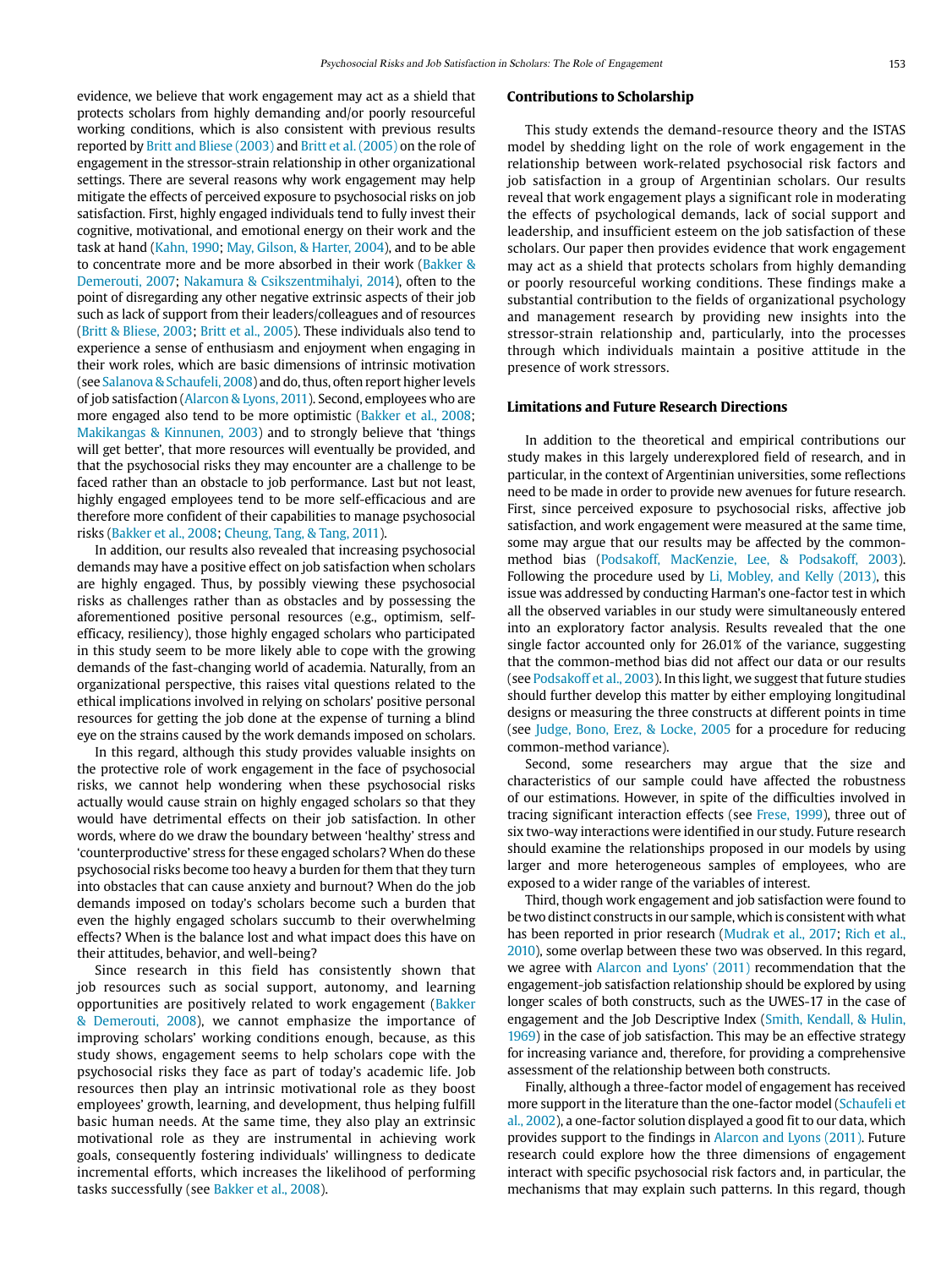some studies have been conducted so far on the role of optimism, organizational-based self-esteem, and self-efficacy in the context of the demand-resource model (e.g., Xanthopoulou et al., 2007), other personal resource constructs such as the core self-evaluations (Judge et al., 2005) could also be useful in explaining these dynamics.

#### **Conflict of Interest**

The authors of this article declare no conflict of interest.

#### **Note**

1This information was provided by the Office of Strategic Planning of Argentina.

#### **References**

- Aguinis, H., Shapiro, D. L., Antonacopoulou, E. P., & Cummings, T. G. (2014). Scholarly impact: A pluralist conceptualization. Academy of Management Learning & Education, 13, 623-639. [https://doi.](https://doi.org/10.5465/amle.2014.0121) [org/10.5465/amle.2014.0121](https://doi.org/10.5465/amle.2014.0121)
- Aiken, L. S., & West, S. G. (1991). Multiple regression: Testing and interpreting interactions. Newbury Park, CA: Sage.
- Alarcon, G. M., & Lyons, J. B. (2011). The relationship of engagement and job satisfaction in working samples. The Journal of Psychology, 145, 463- 480. <https://doi.org/10.1080/00223980.2011.584083>
- Bakker, A. B., Albrecht, S. L., & Leiter, M. P. (2011). Key questions regarding work engagement. European Journal of Work and Organizational Psychology, 20, 4-28. <https://doi.org/10.1080/1359432x.2010.485352>
- Bakker, A. B., & Demerouti, E. (2007). The job demands-resources model: State of the art. Journal of Managerial Psychology, 22, 309-328. [https://](https://doi.org/10.1108/02683940710733115) [doi.org/10.1108/02683940710733115](https://doi.org/10.1108/02683940710733115)
- Bakker, A. B., & Demerouti, E. (2008). Towards a model of work engagement. Career Development International, 13, 209-223. [https://](https://doi.org/10.1108/13620430810870476) [doi.org/10.1108/13620430810870476](https://doi.org/10.1108/13620430810870476)
- Bakker, A. B., & Demerouti, E. (2014). Job demands–resources theory. In C. Cooper & P. Chen (Eds.), *Wellbeing. A Complete reference guide* (pp.<br>37-64). Chichester, UK: Wiley-Blackwell.
- Bakker, A. B., Schaufeli, W. B., Leiter, M. P., & Taris, T. W. (2008).<br>Work engagement: An emerging concept in occupational An emerging concept in occupational Work & Stress, 22, 187-200. [https://doi.](https://doi.org/10.1080/02678370802393649) health psychology. Work &<br>org/10.1080/02678370802393649
- Bentley, P. J., Coates, H., Dobson, I. R., Goedegebuure, L., & Meek, V. L. (Eds.) (2013). Introduction: Satisfaction around the world? In Job satisfaction around the academic world (pp. 1-11). Dordrecht, The Netherlands: Springer.
- Blaschke, S., Frost, J., & Hattke, F. (2014). Towards a micro foundation of leadership, governance, and management in universities. Higher Education, 68, 711-732.<https://doi.org/10.1007/s10734-014-9740-2>
- Botero Álvarez, C. C. (2012). Riesgo psicosocial intralaboral y "burnout" en docentes universitarios de algunos países latinoamericanos. Cuadernos de Administración, 28(48), 117-132. [https://doi.org/10.26752/ccomunitaria.](https://doi.org/10.26752/ccomunitaria.v25.n144.162) [v25.n144.162](https://doi.org/10.26752/ccomunitaria.v25.n144.162)
- Bollen, K. A., & Long, J. S. (1992). Tests for structural equation models: Introduction. Sociological Methods & Research, 21, 123-131. [https://](https://doi.org/10.1177/0049124192021002001) [doi.org/10.1177/0049124192021002001](https://doi.org/10.1177/0049124192021002001)
- Britt, T. W., & Bliese, P. D. (2003). Testing the stress-buffering effects of self engagement among soldiers on a military operation. Journal of Personality, 71, 245-266. <https://doi.org/10.1111/1467-6494.7102002>
- Britt, T. W., Castro, C. A., & Adler, A. B. (2005). Self-engagement, stressors, and health: A longitudinal study. Personality and Social Psychology Bulletin, 31, 1475-1486.<https://doi.org/10.1177/0146167205276525>
- Byrne, B. M. (2001). Structural equation modeling: Perspectives on the present and the future. International Journal of Testing, 1, 327-334. <https://doi.org/10.1080/15305058.2001.9669479>
- Cheung, F., Tang, C. S. K., & Tang, S. (2011). Psychological capital as a moderator between emotional labor, burnout, and job satisfaction among school teachers in China. International Journal of Stress Management, 18, 348-371.<https://doi.org/10.1037/a0025787>
- Cohen, J., Cohen, P., West, S. G., & Aiken, L. S. (2003). Applied multiple correlation/ regression analysis for the behavioral sciences. Hove, UK: Taylor & Francis.
- Cohen-Charash, Y., & Spector, P. E. (2001). The role of justice in organizations: A meta-analysis. Organizational Behavior and Human Decision Processes, 86, 278-321. <https://doi.org/10.1006/obhd.2001.2958>
- Crawford, E. R., LePine, J. A., & Rich, B. L. (2010). Linking job demands and resources to employee engagement and burnout: A theoretical extension and meta-analytic test. Journal of Applied Psychology, 95, 834-848.<https://doi.org/10.1037/a0019364>
- Collins, S. (2007). Statutory social workers: Stress, job satisfaction, coping, social support and individual differences. British Journal of Social Work, 38, 1173-1193. <https://doi.org/10.1093/bjsw/bcm047>
- Dierdorff, E. C., & Morgeson, F. P. (2013). Getting what the occupation gives: Exploring multilevel links between work design and occupational values. Personnel Psychology, 66, 687-721. [https://doi.org/10.1111/](https://doi.org/10.1111/peps.12023) [peps.12023](https://doi.org/10.1111/peps.12023)
- Driskell, J. E., & Salas, E. (2013). Stress and human performance. Mahwah, NJ: Psychology Press.
- Frazier, P. A., Tix, A. P., & Barron, K. E. (2004). Testing moderator and mediator effects in counseling psychology research. Journal of Counseling Psychology, 51, 115-134. [https://doi.org/10.1037/0022-](https://doi.org/10.1037/0022-0167.51.1.115) [0167.51.1.115](https://doi.org/10.1037/0022-0167.51.1.115)
- Fredman, N., & Doughney, J. (2012). Academic dissatisfaction, managerial change and neo-liberalism. Higher Education, 64, 41-58. [https://doi.](https://doi.org/10.1007/s10734-011-9479-y) [org/10.1007/s10734-011-9479-y](https://doi.org/10.1007/s10734-011-9479-y)
- Frese, M. (1999). Social support as a moderator of the relationship between work stressors and psychological dysfunctioning: A longitudinal study with objective measures. Journal of Occupational Health Psychology, 4, 179-192. <https://doi.org/10.1037//1076-8998.4.3.179>
- Gagné, M., & Deci, E. L. (2005). Self-determination theory and work motivation. Journal of Organizational Behavior, 26, 331-362. [https://](https://doi.org/10.1002/job.322) [doi.org/10.1002/job.322](https://doi.org/10.1002/job.322)
- García, M. M., Iglesias, S., Saleta, M., & Romay, J. (2016). Riesgos psicosociales en el profesorado de enseñanza universitaria: diagnóstico y prevención. Revista de Psicología del Trabajo y de las Organizaciones, 32, 173-182. <https://doi.org/10.1016/j.rpto.2016.07.001>
- García de Fanelli, A. G., & Moguillansky, M. (2014). La docencia universitaria en Argentina Obstáculos en la carrera académica. Education Policy Analysis Archives, 22, 1-18.<https://doi.org/10.14507/epaa.v22n47.2014>
- Gates, G. S. (2000). The socialization of feelings in undergraduate education: A study of emotional management. College Student Journal, 34, 485-504.
- Gillespie, N. A., Walsh, M. H. W. A., Winefield, A. H., Dua, J., & Stough, C. (2001). Occupational stress in universities: Staff perceptions of the causes, consequences and moderators of stress. Work & Stress, 15, 53- 72. <https://doi.org/10.1080/02678370110062449>
- Greenhaus, J. H., & Allen, T. D. (2011). Work-family balance: A review and extension of the literature. Handbook of Occupational Health Psychology, 2, 165-183.
- Groisman, F., & García de Fanelli, A. (2009). Incentivos a la profesión académica: los salarios de los docentes universitarios en la Argentina. Revista Latinoamericana de Estudios del Trabajo, 14(21), 143-167.
- Hakanen, J. J., Bakker, A. B., & Schaufeli, W. B. (2006). Burnout and work engagement among teachers. Journal of School Psychology, 43, 495- 513.<https://doi.org/10.1016/j.jsp.2005.11.001>
- Heaney, C. A. & Israel, B. A. (2008). Social networks and social support. Health Behavior and Health Education: Theory, Research, and Practice, 4(1), 189-210.
- Ilies, R., Schwind, K. M., Wagner, D. T., Johnson, M. D., DeRue, D. S., & Ilgen, D. R. (2007). When can employees have a family life? The effects of daily workload and affect on work-family conflict and social behaviors at home. Journal of Applied Psychology, 92, 1368-1379. [https://doi.](https://doi.org/10.1037/0021-9010.92.5.1368) [org/10.1037/0021-9010.92.5.1368](https://doi.org/10.1037/0021-9010.92.5.1368)
- Judge, T. A., Bono, J. E., Erez, A., & Locke, E. A. (2005). Core self-evaluations and job and life satisfaction: The role of self-concordance and goal attainment. Journal of Applied Psychology, 90, 257-268. [https://doi.](https://doi.org/10.1037/0021-9010.90.2.257) [org/10.1037/0021-9010.90.2.257](https://doi.org/10.1037/0021-9010.90.2.257)
- Judge, T. A., Weiss, H. M., Kammeyer-Mueller, J. D., & Hulin, C. L. (2017). Job attitudes, job satisfaction, and job affect: A century of continuity and of change. Journal of Applied Psychology, 102, 356-374. [https://](https://doi.org/10.1037/apl0000181) [doi.org/10.1037/apl0000181](https://doi.org/10.1037/apl0000181)
- Kacmar, K. M., Collins, B. J., Harris, K. J., & Judge, T. A. (2009). Core selfevaluations and job performance: The role of the perceived work environment. Journal of Applied Psychology, 94, 1572-1580. [https://](https://doi.org/10.1037/a0017498) [doi.org/10.1037/a0017498](https://doi.org/10.1037/a0017498)
- Kahn, W. A. (1990). Psychological conditions of personal engagement and disengagement at work. Academy of Management Journal, 33, 692- 724. <https://doi.org/10.2307/256287>
- Kammeyer-Mueller, J. D., Judge, T. A., & Scott, B. A. (2009). The role of core self-evaluations in the coping process. Journal of Applied Psychology, 94, 177-195. <https://doi.org/10.1037/a0013214>
- Karasek, R. A. (1979). Job demands, job decision latitude, and mental strain: Implications for job redesign. Administrative Science Quarterly, 24, 285-308. <https://doi.org/10.2307/2392498>
- Kašpárková, L., Vaculík, M., Procházka, J., & Schaufeli, W. B. (2018). Why resilient workers perform better: The roles of job satisfaction and work engagement. Journal of Workplace Behavioral Health, 33, 43-62. <https://doi.org/10.1080/15555240.2018.1441719>
- Kinman, G., & Jones, F. (2008). A Life beyond Work? Job Demands, Work-life Balance, and Wellbeing in UK Academics. Journal of Human Behavior in the Social Environment, 17, 41-60. [https://doi.](https://doi.org/10.1080/10911350802165478) [org/10.1080/10911350802165478](https://doi.org/10.1080/10911350802165478)
- Kinman, G., Jones, F., & Kinman, R. (2006). The well-being of the UK academy, 1998–2004. Quality in Higher Education, 12, 15-27. [https://](https://doi.org/10.1080/13538320600685081) [doi.org/10.1080/13538320600685081](https://doi.org/10.1080/13538320600685081)
- Kinman, G., & Wray, S. (2013). Higher stress: A survey of stress and well-being among staff in higher education. London, UK: University and College Union.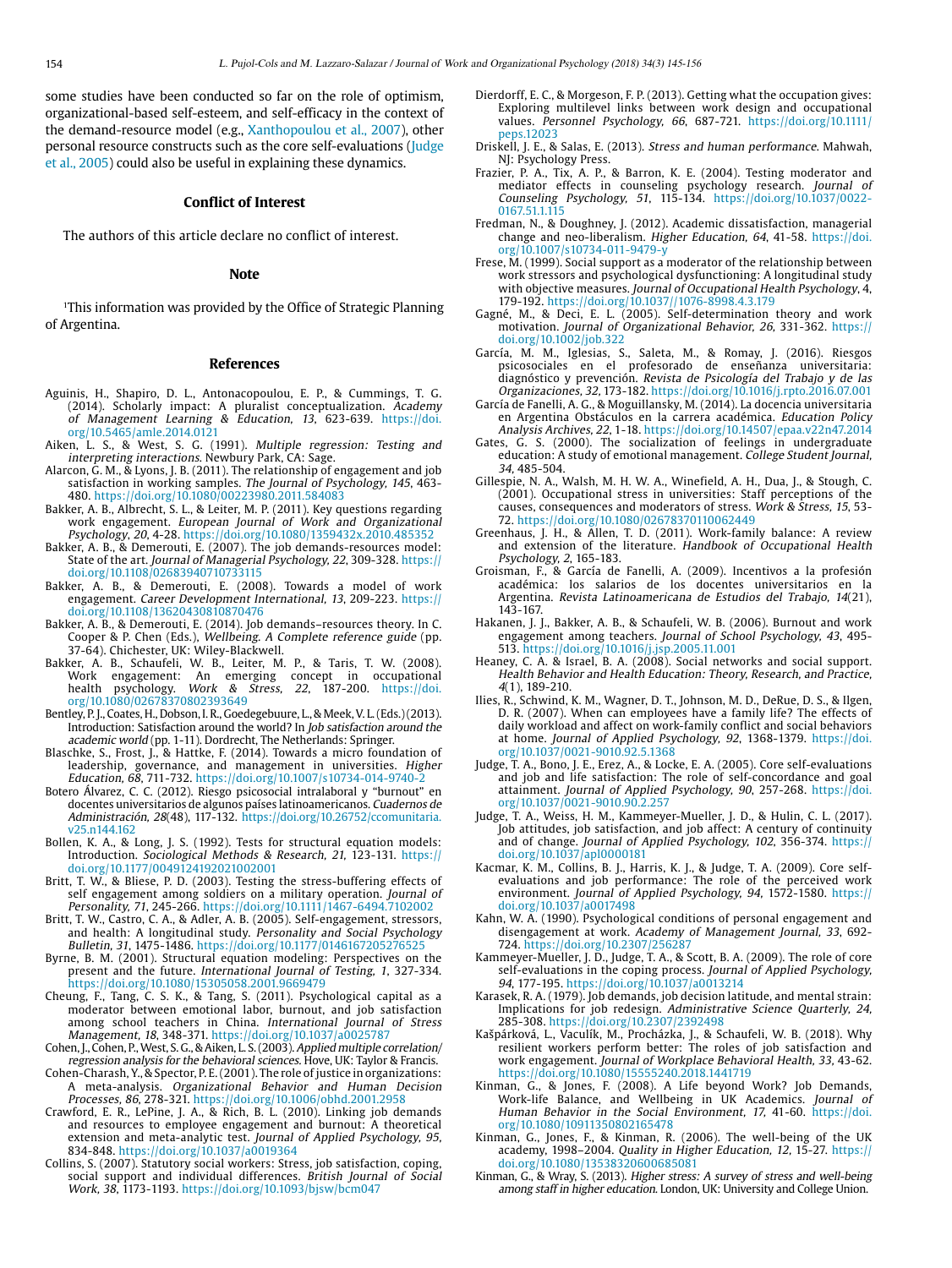- Kinman, G., Wray, S., & Strange, C. (2011). Emotional labour, burnout and job satisfaction in UK teachers: The role of workplace social support. Educational Psychology, 31, 843-856. [https://doi.org/10.1080](https://doi.org/10.1080/01443410.2011.608650) [/01443410.2011.608650](https://doi.org/10.1080/01443410.2011.608650)
- Klassen, R. M., & Chiu, M. M. (2010). Effects on teachers' self-efficacy and job satisfaction: Teacher gender, years of experience, and job stress. Journal of Educational Psychology, 102, 741-756. [https://doi.](https://doi.org/10.1037/a0019237) [org/10.1037/a0019237](https://doi.org/10.1037/a0019237)
- Kristensen, T. S., Hannerz, H., Høgh, A., & Borg, V. (2005). The Copenhagen Psychosocial Questionnaire-a tool for the assessment and improvement of the psychosocial work environment. Scandinavian Journal of Work, Environment & Health, 31, 438-449.<https://doi.org/10.5271/sjweh.948>
- Leiter, M. P., & Harvie, P. (1998). Conditions for staff acceptance of organizational change: Burnout as a mediating construct.Anxiety, Stress, and Coping, 11, 1-25. <https://doi.org/10.1080/10615809808249311>
- Li, M., Mobley, W. H., & Kelly, A. (2013). When do global leaders learn best to develop cultural intelligence? An investigation of the moderating role of experiential learning style. Academy of Management Learning & Education, 12, 32-50. <https://doi.org/10.5465/amle.2011.0014>
- Liu, X. S., & Ramsey, J. (2008). Teachers' job satisfaction: Analyses of the teacher follow-up survey in the United States for 2000-2001. Teaching and Teacher Education, 24, 1173-1184. [https://doi.org/10.1016/j.](https://doi.org/10.1016/j.tate.2006.11.010) [tate.2006.11.010](https://doi.org/10.1016/j.tate.2006.11.010)
- Macey, W. H., & Schneider, B. (2008). The meaning of employee engagement. Industrial and Organizational Psychology, 1, 3-30. <https://doi.org/10.1111/j.1754-9434.2007.0002.x>
- Mäkikangas, A., & Kinnunen, U. (2003). Psychosocial work stressors and well-being: Self-esteem and optimism as moderators in a one-year longitudinal sample. Personality and Individual Differences, 35, 537-557. [https://doi.org/10.1016/s0191-8869\(02\)00217-9](https://doi.org/10.1016/s0191-8869(02)00217-9)
- Mauno, S., Kinnunen, U., & Ruokolainen, M. (2007). Job demands and resources as antecedents of work engagement: A longitudinal study. Journal of Vocational Behavior, 70, 149-171. [https://doi.](https://doi.org/10.1016/j.jvb.2006.09.002) [org/10.1016/j.jvb.2006.09.002](https://doi.org/10.1016/j.jvb.2006.09.002)
- Mauno, S., Leskinen, E., & Kinnunen, U. (2001). Multi-wave, multi-variable models of job insecurity: Applying different scales in studying the stability of job insecurity. Journal of Organizational Behavior, 22, 919- 937. <https://doi.org/10.1002/job.122>
- May, D. R., Gilson, R. L., & Harter, L. M. (2004). The psychological conditions of meaningfulness, safety and availability and the engagement of the human spirit at work. Journal of Occupational and Organizational Psychology, 77, 11-37. <https://doi.org/10.1348/096317904322915892>
- Meliá, J., Nogareda, C., Lahera, M., Duro, A., Peiró, J., Salanova, M., … Martínez-Losa, F. (2006) Perspectivas de intervención en riesgos psicosociales. Evaluación de riesgos. Barcelona, Spain: Foment del Treball Nacional.
- Moncada, S., & Llorens, C. (2004). Evaluación y acción preventiva ante el riesgo psicosocial: el método ISTAS-21 (COPSOQ). Gestión Práctica de Riesgos Laborales, 5, 12-20.
- Morgeson, F. P., & Humphrey, S. E. (2006). The Work Design Questionnaire (WDQ): Developing and validating a comprehensive measure for assessing job design and the nature of work. Journal of Applied Psychology, 91, 1321-1339. [https://doi.org/10.1037/0021-](https://doi.org/10.1037/0021-9010.91.6.1321) [9010.91.6.1321](https://doi.org/10.1037/0021-9010.91.6.1321)
- Morgeson, F. P. & Humphrey, S. E. (2008), Job and team design: Toward a more integrative conceptualization of work design. In J.J. Martocchio (Ed.), Research in Personnel and Human Resources Management (pp. 39-91). Bingley, UK: Emerald Group Publishing Limited.
- Mudrak, J., Zabrodska, K., Kveton, P., Jelinek, M., Blatny, M., Solcova, I., & Machovcova, K. (2017). Occupational well-being among university faculty: A job demands-resources model. Research in Higher Education, 59, 325-348.<https://doi.org/10.1007/s11162-017-9467-x>
- Nakamura, J., & Csikszentmihalyi, M. (2014). The concept of flow. In M. Csikszentmihalyi (Ed.), Flow and the foundations of positive psychology (pp. 239-263). Dordrecht, The Netherlands: Springer.
- Pierce, J. L., & Gardner, D. G. (2004). Self-esteem within the work and organizational context: A review of the organizational-based selfesteem literature. Journal of Management, 30, 591-622. [https://doi.](https://doi.org/10.1016/j.jm.2003.10.001) [org/10.1016/j.jm.2003.10.001](https://doi.org/10.1016/j.jm.2003.10.001)
- Podsakoff, P. M., MacKenzie, S. B., Lee, J. Y., & Podsakoff, N. P. (2003). Common method biases in behavioral research: A critical review of the literature and recommended remedies. Journal of Applied Psychology, 88, 879-903. <https://doi.org/10.1037/0021-9010.88.5.879>
- Preacher, K. J., Curran, P. J., & Bauer, D. J. (2006). Computational tools probing interaction effects in multiple linear regression, multilevel modeling, and latent curve analysis. Journal of Educational and Behavioral Statistics, 31, 437-448. [https://doi.](https://doi.org/10.3102/10769986031004437) [org/10.3102/10769986031004437](https://doi.org/10.3102/10769986031004437)
- Pujol-Cols, L. J., & Dabos, G. E. (2017, October). Factores disposicionales y situacionales en el trabajo: validación de escalas y análisis de sus influencias sobre la satisfacción laboral. Paper presented at the 52nd Annual Assembly CLADEA. Riverside, California.
- Raudenbush, S., Bryk, A., Cheong, Y. F., Congdon, R., & Du Toit, M. (2004). HLM 6. Lincolnwood, IL: Scientific Software International.
- Reisel, W. D., Probst, T. M., Chia, S. L., Maloles, C. M., & König, C. J. (2010). The effects of job insecurity on job satisfaction, organizational

citizenship behavior, deviant behavior, and negative emotions of employees. International Studies of Management & Organization, 40, 74-91. <https://doi.org/10.2753/imo0020-8825400105>

- Rich, B. L., Lepine, J. A., & Crawford, E. R. (2010). Job engagement: Antecedents and effects on job performance. Academy of Management Journal, 53, 617-635.<https://doi.org/10.5465/amj.2010.51468988>
- Saks, A. M. (2006). Antecedents and consequences of employee engagement. Journal of Managerial Psychology, 21, 600-619. [https://](https://doi.org/10.1108/02683940610690169) [doi.org/10.1108/02683940610690169](https://doi.org/10.1108/02683940610690169)
- Salanova, M., Martínez, I. M., & Llorens, S. (2014). Una mirada más "positiva" a la salud ocupacional desde la psicología organizacional positiva en tiempos de crisis: aportaciones desde el equipo de investigación WoNT. Papeles del Psicólogo, 35, 22-30.
- Salanova, M., Martínez, I. M., & Lorente, L. (2005). ¿Cómo se relacionan los obstáculos y facilitadores organizacionales con el burnout docente?: un estudio longitudinal. Revista de Psicología del Trabajo y de las Organizaciones, 21, 37-54.
- Salanova, M., & Schaufeli, W. B. (2008). A cross-national study of work engagement as a mediator between job resources and proactive behaviour. The International Journal of Human Resource Management, 19, 116-131.<https://doi.org/10.1080/09585190701763982>
- Schat, A. C., Kelloway, E. K., & Desmarais, S. (2005). The Physical Health Questionnaire (PHQ): Construct validation of a self-report scale of somatic symptoms. Journal of Occupational Health Psychology, 10, 363-381. <https://doi.org/10.1037/1076-8998.10.4.363>
- Schaufeli, W. B., Bakker, A. B., & Salanova, M. (2006). The measurement of work engagement with a short questionnaire: A cross-national study. Educational and Psychological Measurement, 66, 701-716. <https://doi.org/10.1177/0013164405282471>
- Schaufeli, W. B., Maslach, C., & Marek, T. (2017). Professional burnout: Recent developments in theory and research. New York, NY: Taylor & Francis.
- Schaufeli, W. B., & Salanova, M. L. (2002). ¿Cómo evaluar los riesgos psicosociales en el trabajo? Prevención, Trabajo y Salud, 20, 4-9.
- Schaufeli, W. B., Salanova, M., González-Romá, V., & Bakker, A. B. (2002). The measurement of engagement and burnout: A two sample confirmatory factor analytic approach. Journal of Happiness Studies, 3, 71-92. <https://doi.org/10.1023/a:1015630930326>
- Seligman, M. E., & Csikszentmihalyi, M. (2014). Positive psychology: An introduction. In M. E. Seligman (Ed.), *Flow and the foundations of positive* psychology (pp. 279-298). Dordrecht, The Netherlands: Springer.
- Seppälä, P., Mauno, S., Feldt, T., Hakanen, J., Kinnunen, U., Tolvanen, A., & Schaufeli, W. (2009). The construct validity of the Utrecht Work Engagement Scale: Multisample and longitudinal evidence. Journal of Happiness Studies, 10, 459-481. <https://doi.org/10.1007/s10902-008-9100-y>
- Shin, J. C., & Jung, J. (2014). Academics job satisfaction and job stress across countries in the changing academic environments. Higher Education, 67, 603-620.<https://doi.org/10.1007/s10734-013-9668-y>
- Siegrist, J. (1996). Adverse health effects of high-effort/low-reward conditions. Journal of Occupational Health Psychology, 1, 27-41. <https://doi.org/10.1037//1076-8998.1.1.27>
- Skaalvik, E. M., & Skaalvik, S. (2014). Teacher self-efficacy and perceived autonomy: Relations with teacher engagement, job satisfaction, and emotional exhaustion. Psychological Reports, 114, 68-77. [https://doi.](https://doi.org/10.1037//1076-8998.1.1.27) [org/10.1037//1076-8998.1.1.27](https://doi.org/10.1037//1076-8998.1.1.27)
- Smith, P. C., Kendall, L. M., & Hulin, C. L. (1969). The measurement of satisfaction in work and retirement: A strategy for the study of attitudes. Chicago, IL: Rand McNally.
- Spector, P. E., Chen, P. Y., & O'Connell, B. J. (2000). A longitudinal study of relations between job stressors and job strains while controlling for prior negative affectivity and strains. Journal of Applied Psychology, 85, 211-218. <https://doi.org/10.1037//0021-9010.85.2.211>
- Sverke, M., Hellgren, J., & Näswall, K. (2002). No security: A metaanalysis and review of job insecurity and its consequences. Journal of Occupational Health Psychology, 7, 242-264. [https://doi.](https://doi.org/10.1037//1076-8998.7.3.242) [org/10.1037//1076-8998.7.3.242](https://doi.org/10.1037//1076-8998.7.3.242)
- Teichler, U., Arimoto, A., & Cummings, W. K. (2013). The changing academic profession. Dordrecht, The Netherlands: Springer.
- Thompson, E. R., & Phua, F. T. (2012). A brief index of affective job satisfaction. Group & Organization Management, 37, 275-307. [https://](https://doi.org/10.1177/1059601111434201) [doi.org/10.1177/1059601111434201](https://doi.org/10.1177/1059601111434201)
- Unda, S., Uribe, F., Jurado, S., García, M., Tovalín, H., & Juárez, A. (2016). Elaboración de una escala para valorar los factores de riesgo psicosocial en el trabajo de profesores universitarios. Revista de Psicología del Trabajo y de las Organizaciones, 32, 67-74. [https://doi.org/10.1016/j.](https://doi.org/10.1016/j.rpto.2016.04.004) [rpto.2016.04.004](https://doi.org/10.1016/j.rpto.2016.04.004)
- Van Yperen, N. W., & Snijders, T. A. B. (2000). A multilevel analysis of the demands-control model: Is stress at work determined by factors at the group level or the individual level? Journal of Occupational Health Psychology, 5, 182-190. <https://doi.org/10.1037//1076-8998.5.1.182>
- Waltman, J., Bergom, I., Hollenshead, C., Miller, J., & August, L. (2012). Factors contributing to job satisfaction and dissatisfaction among nontenure-track faculty. The Journal of Higher Education, 83, 411-434. <https://doi.org/10.1353/jhe.2012.0014>
- Watts, J., & Robertson, N. (2011). Burnout in university teaching staff: a systematic literature review. Educational Research, 53, 33-50. [https://](https://doi.org/10.1080/00131881.2011.552235) [doi.org/10.1080/00131881.2011.552235](https://doi.org/10.1080/00131881.2011.552235)